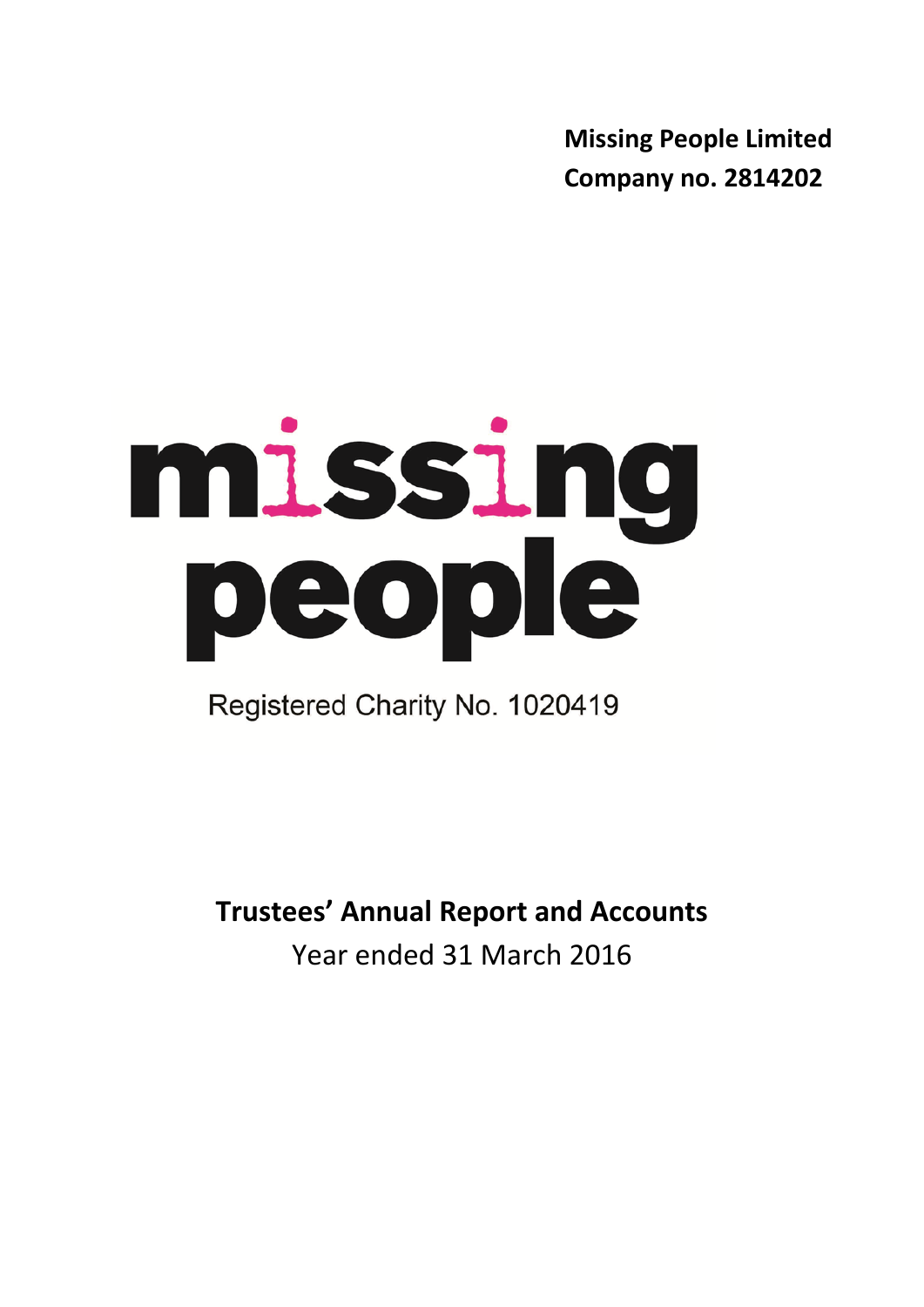# **Contents**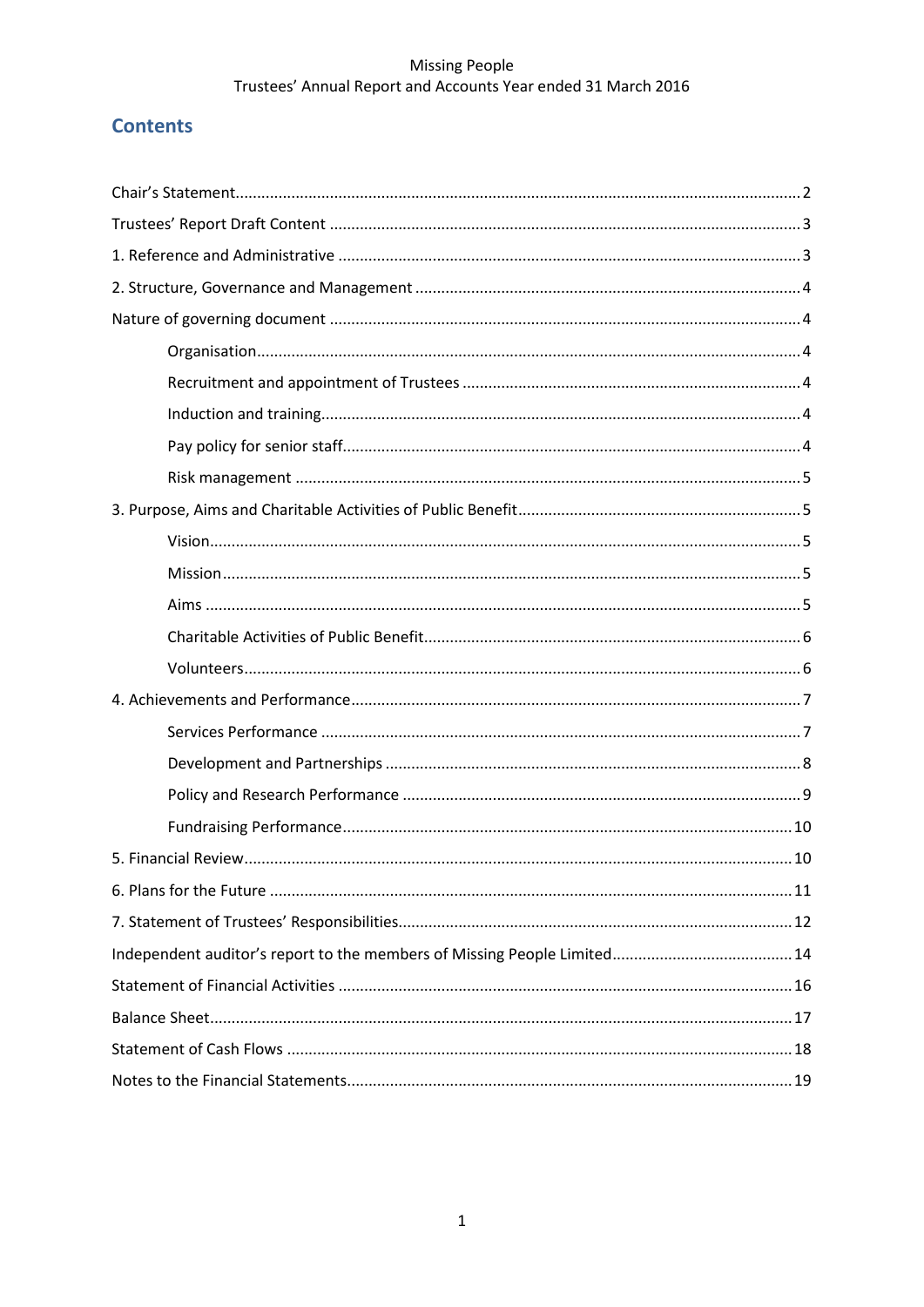## **Chair's Statement**

This year Missing People has continued to grow both the support it offers and the impact it has around adults and children who go missing or are missing a loved one.

Missing People is an organisation that doesn't stand still. It is constantly striving to find more innovative ways to be a lifeline when someone disappears. I'm proud to Chair an organisation that is ambitious about the number of people it can help, and the range of ways it provides that support to keep up with the significant shifts of this digital age.

The current external environment feels tough and turbulent for us, the sector and society. We continue to broaden and deepen our long term sources of income to maintain sustainable foundations and finance demand for our services. There remains more to do. As trustees, we believe in accountability, transparency and see challenge as an opportunity to grow.

Our progress owes so much to the passion and commitment of so many people – especially our employees and volunteers including the trustee board. We are extremely grateful to the many individuals, companies, grant making bodies and statutory agencies that have supported us. You are our lifeline.

**Kate Adams Chair of Trustees**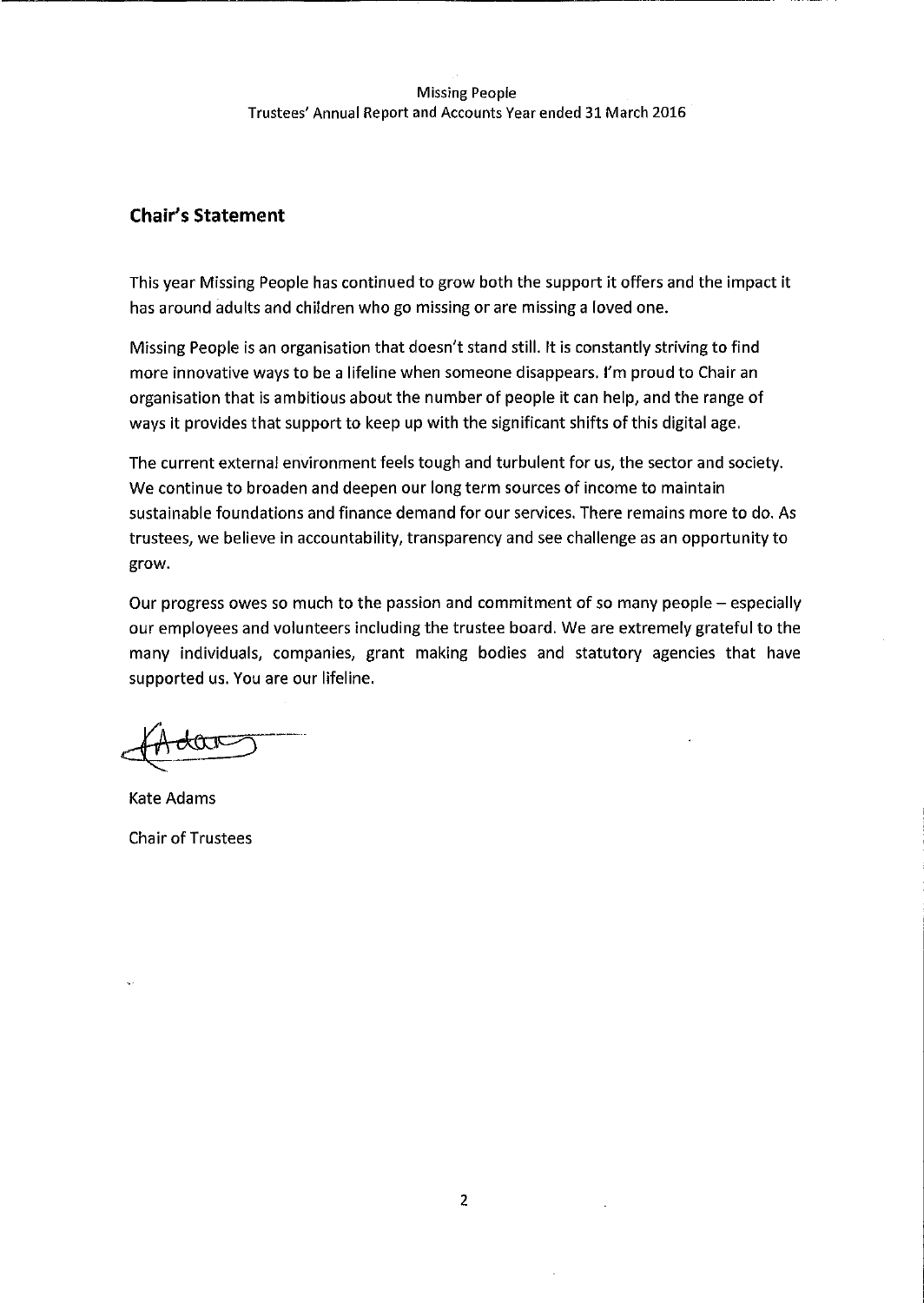# **Trustees' Report**

# **1. Reference and Administrative**

| <b>Charity Name</b>      | <b>Missing People</b>                                                                                                                                                                                                                                                                                                  |
|--------------------------|------------------------------------------------------------------------------------------------------------------------------------------------------------------------------------------------------------------------------------------------------------------------------------------------------------------------|
| <b>Charity Number</b>    | 1020419                                                                                                                                                                                                                                                                                                                |
| <b>Company Number</b>    | 2814202                                                                                                                                                                                                                                                                                                                |
| <b>Registered Office</b> | <b>Roebuck House</b><br>284 Upper Richmond Road West<br>London SW14 7JE                                                                                                                                                                                                                                                |
| <b>Trustees</b>          | Kate Adams - Chair (from 5 May 2015)<br>Caryl Agard<br>Doug D'Arcy<br>Sarah Godwin<br>Jane Harwood<br>Ben Houghton - Treasurer<br><b>Justin McLaren</b><br><b>Simon Moss</b><br>Chris Rollings - Vice Chair<br>Lisa White<br>John Reiss (Chair, resigned 5 May 2015)<br>Stephanie Darroch (resigned 10 September 2015) |
| <b>Company Secretary</b> | Douglas Parkhill                                                                                                                                                                                                                                                                                                       |
| <b>Chief Executive</b>   | Jo Youle                                                                                                                                                                                                                                                                                                               |
| <b>Directors</b>         | Susannah Drury, Director of Policy, Research and Resources<br>Sophie Lapham, Director of Services<br>Ross Miller, Director of Fundraising and Communication<br>Douglas Parkhill, Director of Finance<br>Karen Robinson, Director of Development and Partnerships                                                       |
| Auditor                  | <b>BDO LLP</b><br>55 Baker Street<br>London<br>W1U 7EU                                                                                                                                                                                                                                                                 |
| Website                  | www.missingpeople.org.uk                                                                                                                                                                                                                                                                                               |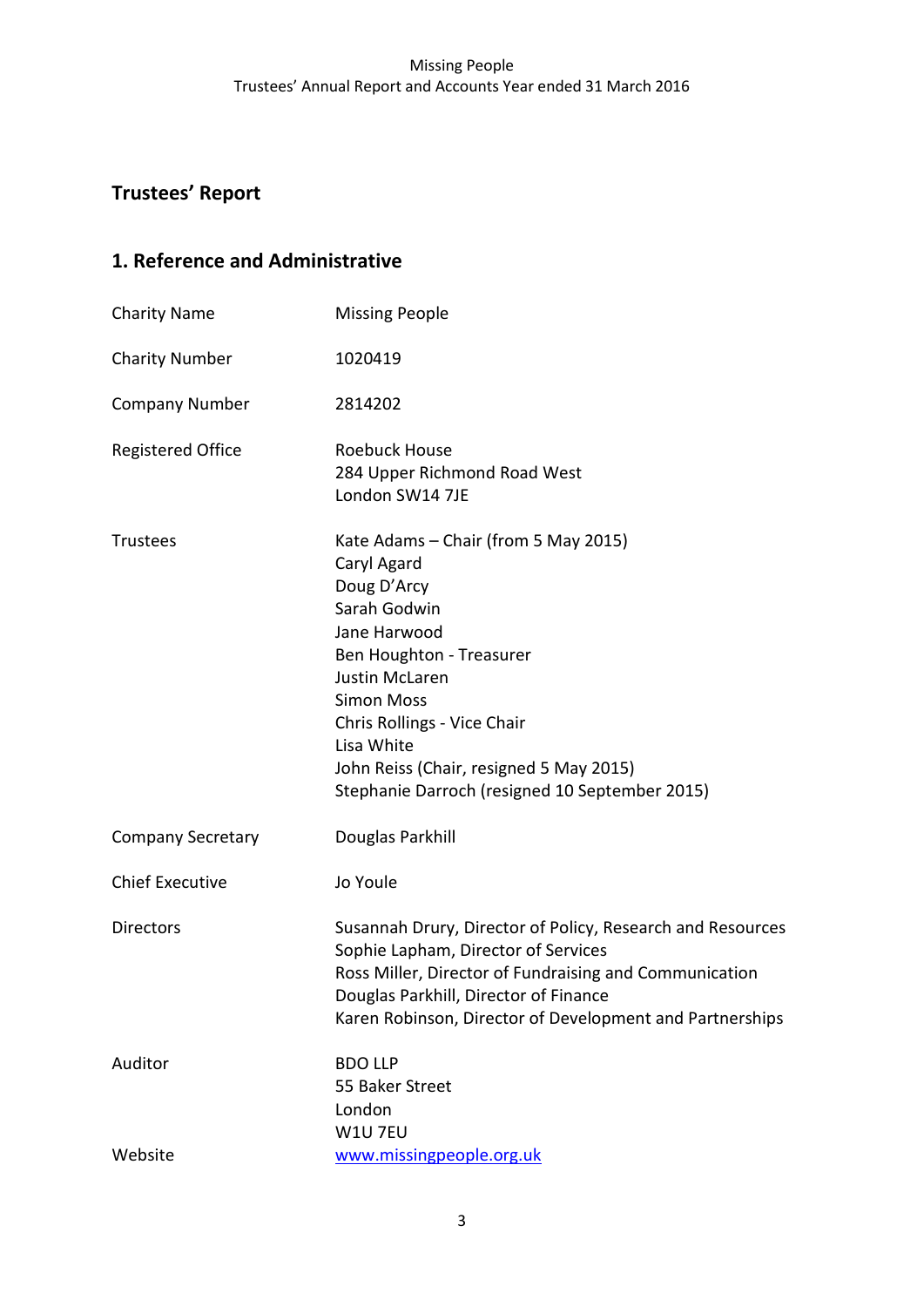# **2. Structure, Governance and Management**

## **Nature of governing document**

Missing People became a registered charity on 30 April 1993. It is a charitable company with no issued share capital being limited by guarantee. Its governing instrument is its Memorandum and Articles of Association dated 26 September 2007 and the trustees are its members. Members of the charity guarantee to contribute an amount not exceeding £1 to the assets of the charity in the event of winding up. The total number of such guarantees at 31 March was 10.

## **Organisation**

Missing People is led by a diverse and experienced board of trustees who, together with the Chief Executive and Directors, ensure the charity delivers its aims. The board of trustees has overall responsibility for governing the charity's strategy and finances and monitoring its performance. Day to day activities are the responsibility of the Chief Executive and Directors. The Chief Executive reports to the trustees and the Directors report to the Chief Executive.

## **Recruitment and appointment of Trustees**

Trustee vacancies are advertised widely, in a range of media, and candidates are required to submit a CV and undergo an interview with the Chair. The Chair will then invite selected candidates to meet the Chief Executive, representatives of other trustees, and the Directors. The procedure for the appointment of trustees is set out in the Articles of Association.

## **Induction and training**

New trustees are given a comprehensive briefing pack that includes information about the charity, their role and the issue of missing people. All trustees are invited to attend a structured induction day and training which aims to ground them in the cause and to enrich their understanding of the difference the charity makes.

## **Pay policy for senior staff**

The aim of our pay policy, which applies to all employees, is to offer remuneration that is fair and appropriate for the roles they perform and the responsibilities they undertake to deliver our charitable aims. The trustees consider the key management personnel of the charity comprise the Chief Executive and all Directors.

In setting remuneration for all staff, including senior staff, a number of criteria are used including consideration of the nature and responsibilities of specific roles, local and national sector averages and other market factors.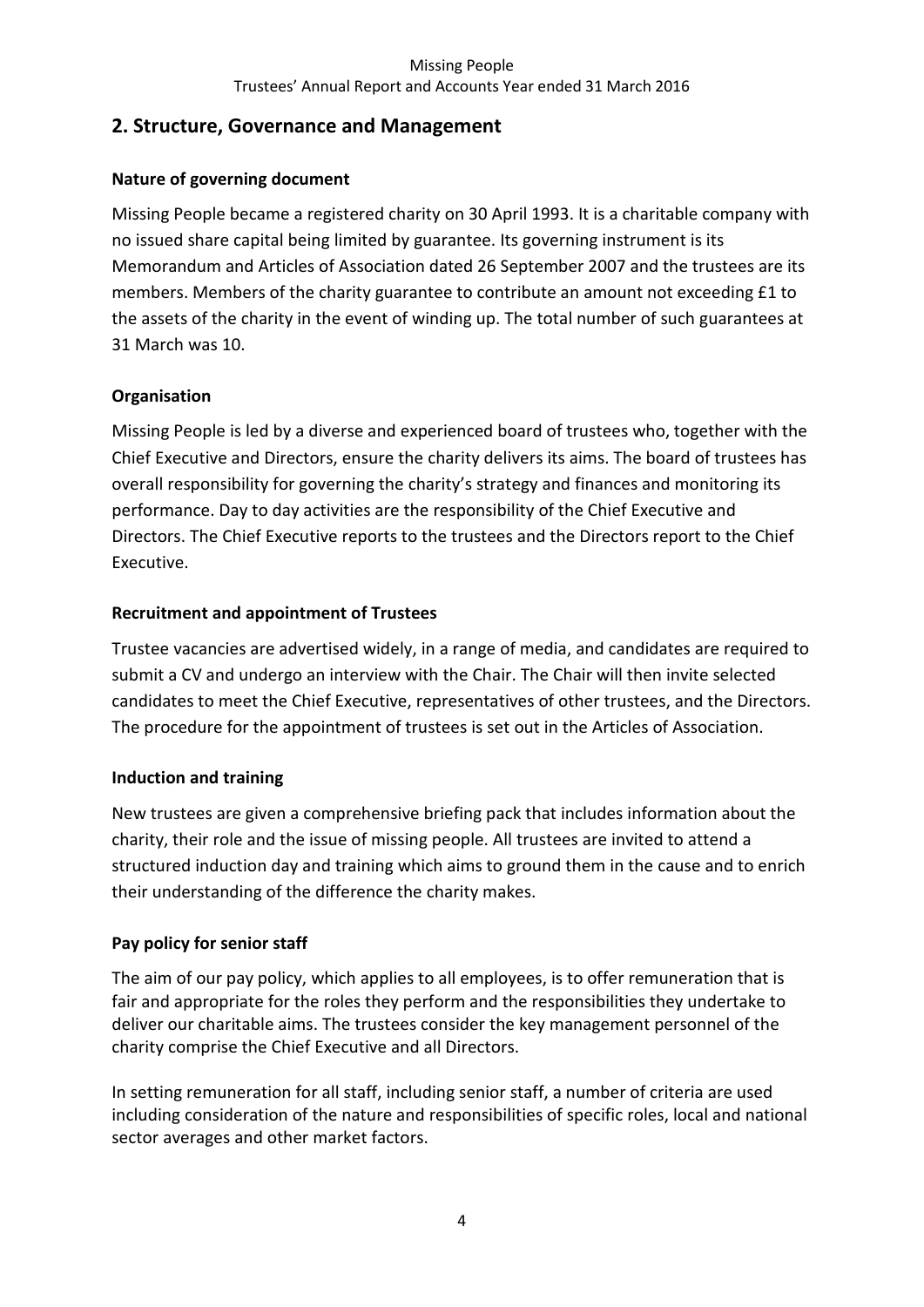## **Risk management**

Trustees review the major risks faced by the charity as part of their annual cycle of business. Systems of internal financial control have been put in place, which are designed to safeguard the charity's assets, ensure that proper accounting records are maintained and provide reliable and timely financial information.

Trustees are satisfied with these arrangements and the following are key risks which the charity faces and the related mitigation factors in place:

| <b>Risk</b>                                   | <b>Mitigation</b>                            |
|-----------------------------------------------|----------------------------------------------|
| Fundraising: Failure by us, or on the part of | We have reviewed our fundraising policies    |
| agencies we work with, to comply with         | and practices, and ensured those working on  |
| fundraising regulation.                       | our behalf abide by our Fundraising Promise  |
|                                               | and will regularly monitor their work. We    |
|                                               | continue to engage with the sector and the   |
|                                               | new fundraising regulator.                   |
| Sector reputation: The media, opinion         | We will continue to be transparent and       |
| formers or general public opinion may erode   | trustworthy and provide high quality         |
| trust in charities, affect the sectors strong | accredited services in a cost effective way. |
| standing and may indirectly impact our        | Trustee and Directors will continue to       |
| ability to be trusted and to fundraise.       | regularly monitor potential areas of         |
|                                               | vulnerability.                               |
| Pro bono support: The charity receives        | We will continue to build positive           |
| significant pro bono support without which    | relationships with pro bono suppliers to     |
| our ability to provide our existing level of  | ensure support continues. In addition, we    |
| service could be impacted.                    | will seek a partnership agreement that       |
|                                               | outlines a minimum length of such support.   |

# **3. Purpose, Aims and Charitable Activities of Public Benefit**

## **Vision**

Every missing person is found safe.

#### **Mission**

To be a lifeline when someone disappears.

#### **Aims**

- To safeguard and support missing people
- To provide tailored and effective family support
- To be the authoritative voice advocating for missing people and families
- To be a strong, diverse and effective organisation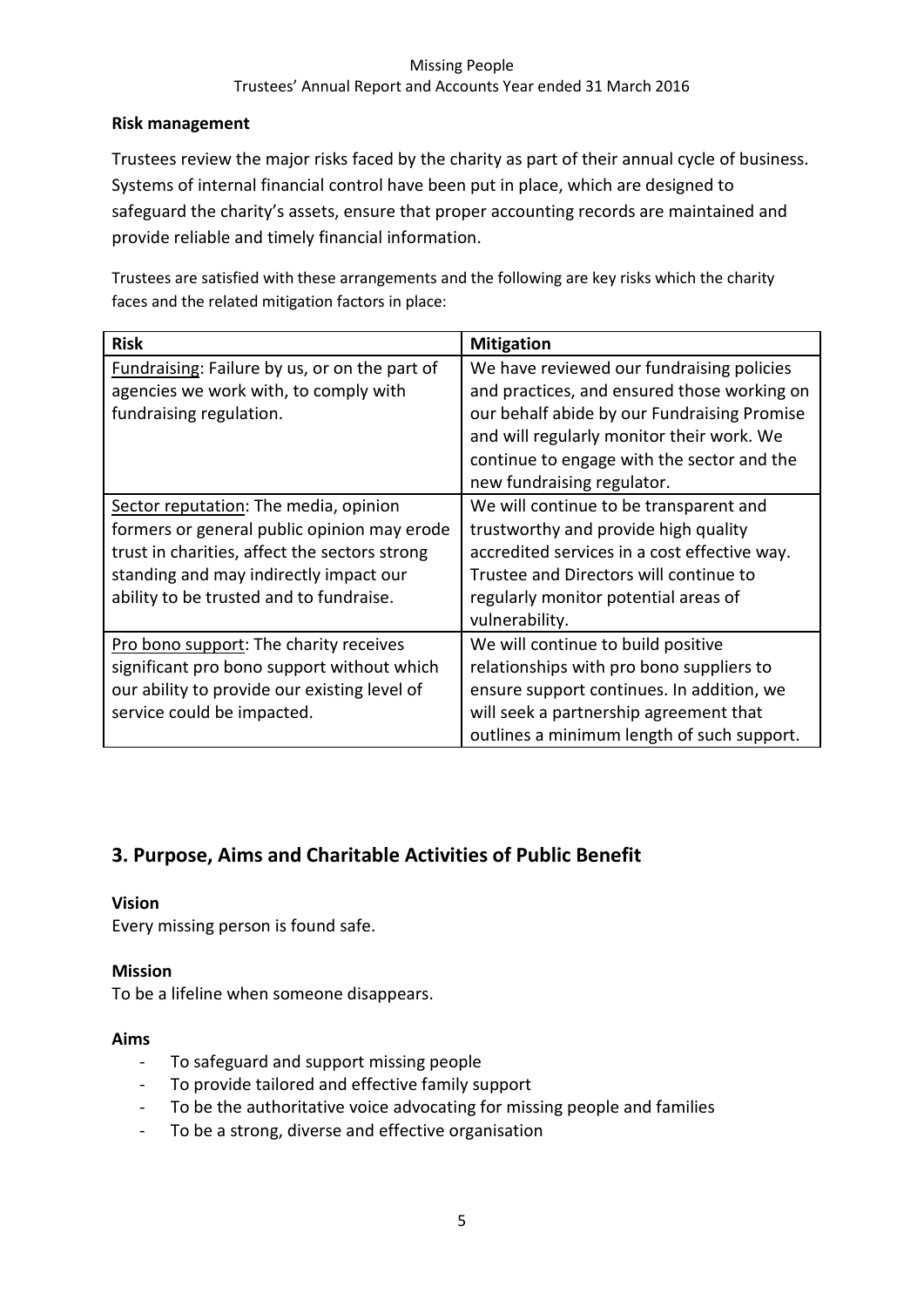## **Charitable Activities of Public Benefit**

Trustees have paid due regard to the Charity Commission's guidance on public benefit in deciding which activities the charity should undertake.

Missing People offers a free, confidential, 24 hour Helpline to the 250,000 people who go missing each year in the UK. For families left behind the charity helps to find missing loved ones and provides specialised support to end the heartache and confusion.

The charity helps missing children and young people in crisis, and those thinking of going missing. Missing People operates the 116 000 Helpline for missing children in the UK, for free, by phone, email and text. We provide confidential advice and support around the clock. Importantly, we also enable young people, often living on the streets in danger or at risk of exploitation, to reconnect with their families or carers. We also work in partnership with local and regional support projects for young runaways. These vital projects refer young people to us 'out of hours' so we can provide support during evenings and weekends.

For the missing children whom the police believe to be most vulnerable - when a child's life may be in immediate danger - the charity provides Child Rescue Alert in partnership with CEOP, a command of the [National Crime Agency \(NCA\),](http://nationalcrimeagency.gov.uk/) and technology partner Groupcall. The charity can issue an Alert at police request day or night and engages the public and businesses like Royal Mail Group to get involved.

For vulnerable missing adults, Missing People provides free, confidential, 24-hour advice and support. A missing adult can pass on a 'safe and well' message to their family or carers, often leading them to reconnect directly.

When someone disappears it is vital that their family can access advice and support immediately and for as long as that person is missing. That is why Missing People provides free emotional and practical support as well as a range of in-depth support such as telephone counselling and events for families.

The charity provides free publicity services to help find vulnerable missing people. To achieve this we work in partnership with companies such as outdoor advertisers who provide gifts in kind of media space at the national, regional and local level. Our appeals generate information and sightings from the public, as well as contact from the missing person, 24 hours a day.

Missing People is an advocate for families affected, often liaising on behalf of, and between, families and the statutory sector. An important focus of the work of Missing People is research into the issue and its impacts, and lobbying to improve the support available.

#### **Volunteers**

Without volunteers, Missing People could not be a lifeline when someone disappears. The charity's volunteers have the chance to get new experience within the voluntary sector, to learn from highly-trained staff and to gain and develop new skills that will stay with them forever.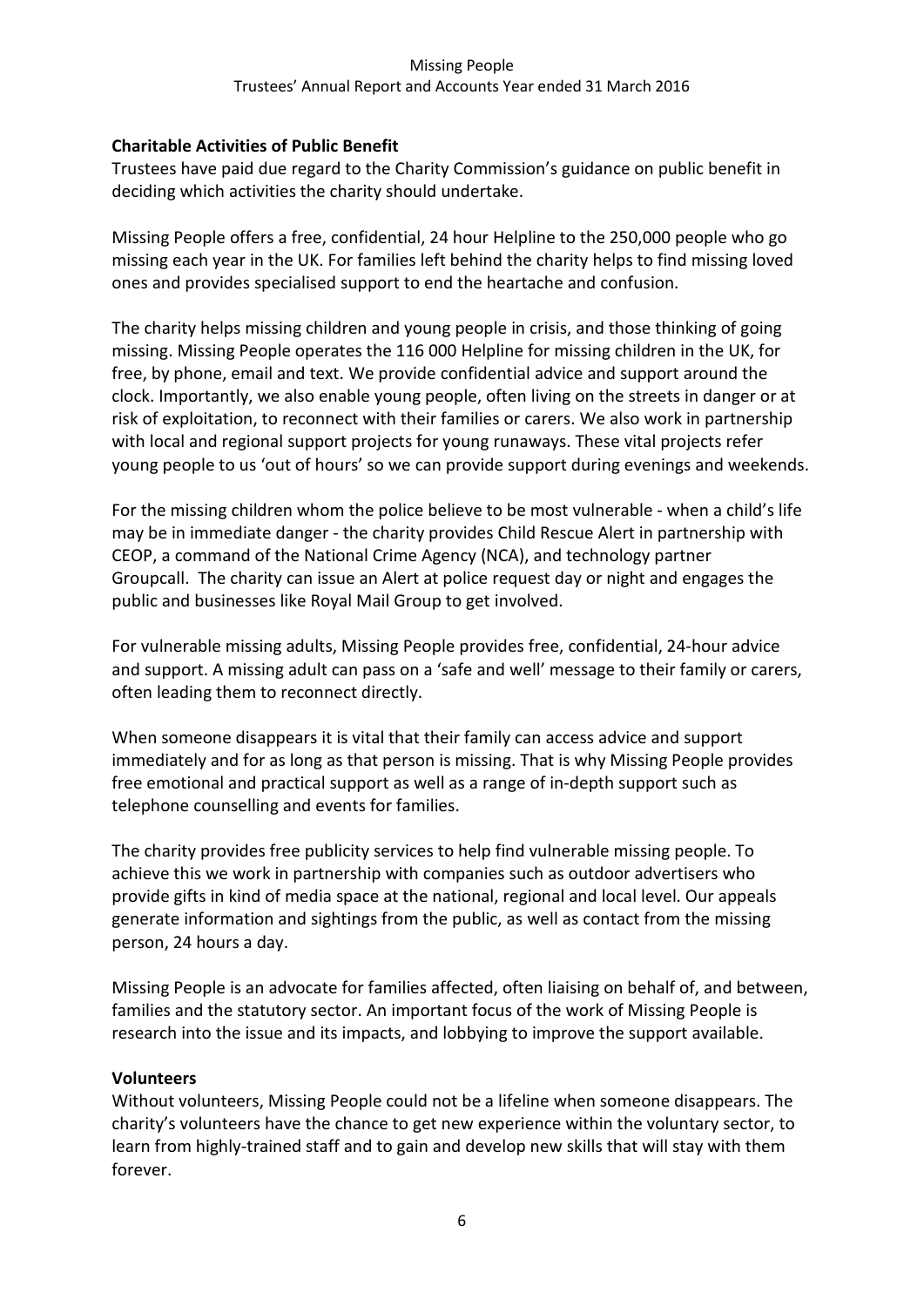Volunteers can make a real difference to missing people and their families by giving their time at the charity's central office in London, or in any part of the UK through our local volunteer programme.

# **4. Achievements and Performance**

## **Services Performance**

## **Families of missing people**

We supported 3,178 families of vulnerable missing people this year**.** Of those surveyed:

- 96% would recommend us to someone in a similar situation
- 91% said we had a positive impact on at least one aspect of personal wellbeing
- 85% felt our support had a positive impact on their social wellbeing

With support from the Big Lottery Fund, Missing People continued to provide enhanced support to families in England. This included in-depth support via our telephone counselling service and peer to peer support via our online Family Forum. Events for families included Carol Services to remember missing loved ones, the third national conference for families of missing people, and 'Together to Remember', a special day to remember every missing person.

Publicity appeals provide a vital service for families. These free appeals help to keep the search alive for their missing loved one. We produced 5,671 different appeals for missing people.

## **Missing children and young people**

This year we directly helped 1,647 children and young people through our 24/7 national services.

This year we:

- Helped to find 734 children and young people
- Appealed for 873 children at the request of their family or the police
- Were involved in 10,476 instances of helping to safeguard children and young people

In addition we sent 9,395 TextSafe messages to missing children. TextSafe messages are sent to a child's mobile phone to let them know that our support is available.

When a child is found, many of the problems that may have led to them going missing will not have gone away. In Swindon and East Sussex the charity provided 1 to 1 support on 445 occasions to children who had returned from being missing. This support aimed to find out why they went missing, what happened while they were away, and what support they need to be safe and prevent them going missing again.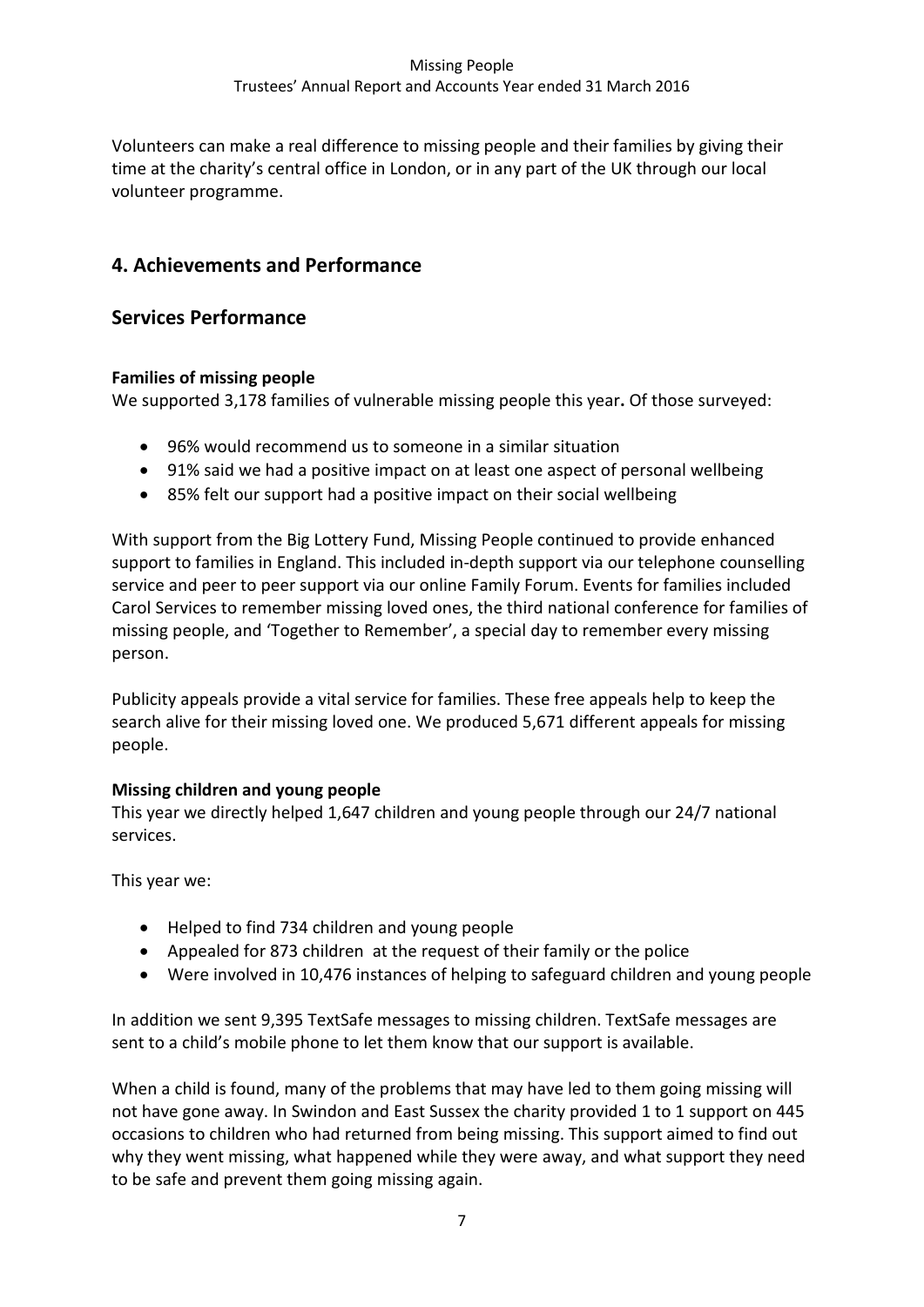## **Sexual Exploitation**

Going missing is often a key indicator of sexual exploitation. In 2015, in partnership with NWG Network we launched the Say Something campaign. This aimed to make vulnerable children and young people safer by empowering them to identify sexual exploitation and giving them a channel to anonymously report concerns for their safety, or the safety of others.

During the pilot between July 2015 and March 2016 we answered 230 contacts from children and young people at risk of, experiencing or reporting sexual exploitation.

## **Vulnerable missing adults**

This year we continued to provide accredited support around the clock to adults who had gone missing or who were thinking about going missing.

This year we:

- Helped to find 1,205 missing adults
- Were involved in 7,536 instances of helping to safeguard adults
- Appealed for 1,454 missing adults at the request of their family or the police.

In partnership with the Samaritans and the police we continued to reach more missing adults at risk of suicide. We sent 93% more TextSafe messages to missing adults this year than in 2014/5.

## **Development and Partnerships**

#### **Child Rescue Alert**

Missing People produced an eye-catching campaign encouraging the public to register for Child Rescue Alert. The campaign was bolstered by donated digital billboard space and resulted in over 40,000 new registrations to the system in just two weeks. Fantastic support was also given by partners organising 'sign up' days in offices around the country.

Facebook became a key Child Rescue Alert partner this year, providing a lifeline by publishing details of alerts in the news feeds of users within a designated area.

Royal Mail Group, our 2016 Child Rescue Alert Funder, continued to find new ways to join the search for missing people this year. They implemented a national system to send missing appeals to their network of 123,000 postmen and women as well as a new "Freepost Missing People" address, adding a new way for people to access our services.

Events in Cardiff and Westminster promoted Child Rescue Alert to 47 MPs, Welsh Assembly Members and MEPs.

The Child Rescue Alert awards were held at the BT Tower to recognise companies and individuals who have made an outstanding contribution to the system since it launched.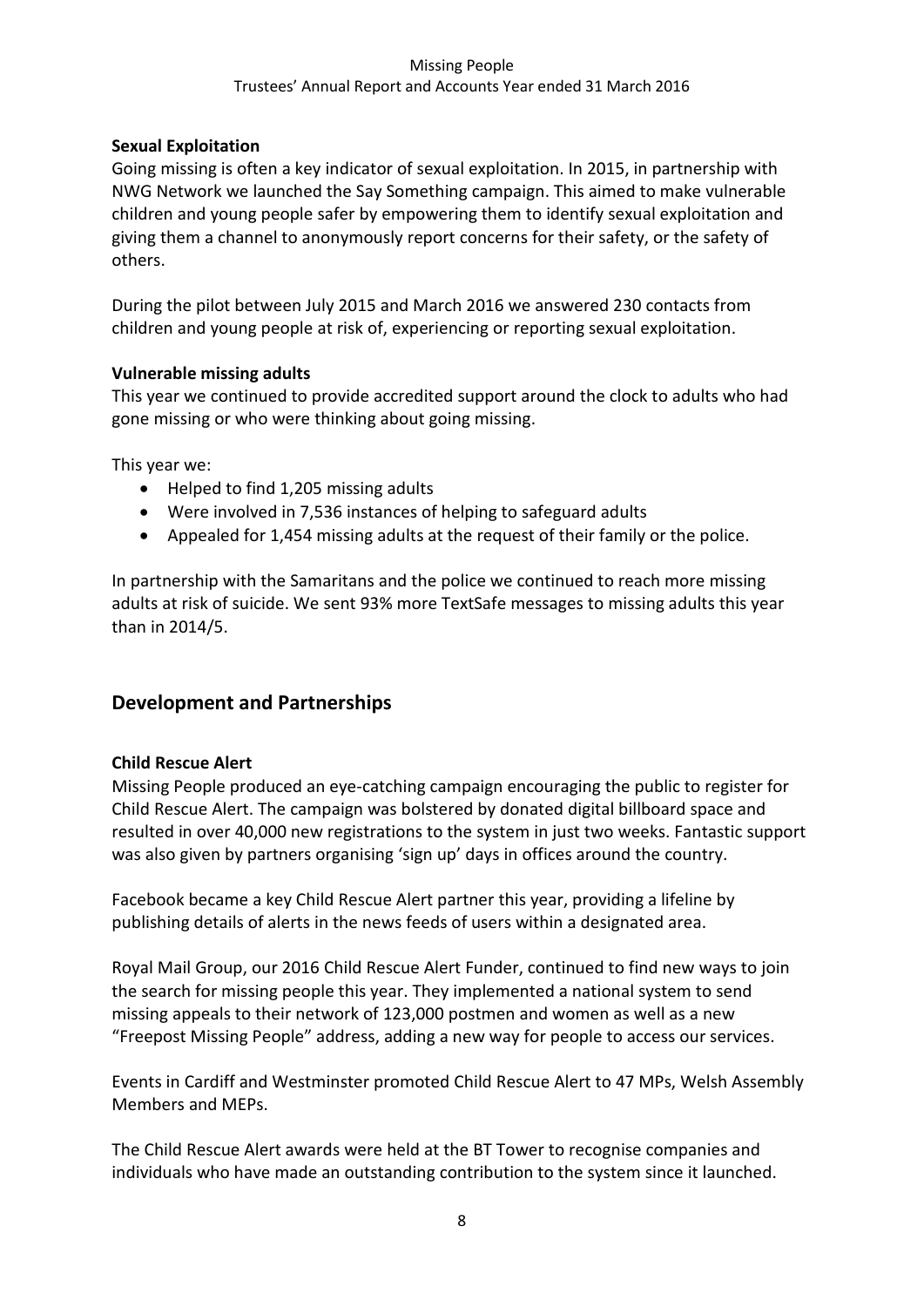## **Special Projects**

Our friends at ICAP supported the Big Tweet for Missing Children 2015, which achieved a record-breaking 96,000 retweets. 19 of the children featured have since been found.

We tested the concept of providing free phones for young people at risk of running away. This was conducted with "Ownfone": they provide credit card sized phones with preprogrammed emergency contacts.

Five Carol Services were held as part of our Home for Christmas campaign to remember those missing at Christmas. We also help a month-long photography exhibition at St Martin in the Fields, Trafalgar Square London, featuring highly emotional portraits of families missing a loved one.

Fifteen volunteers marched with us at London Pride, shouting about our services for the LGBT+ community and the re-launch of Runaway Helpline.

We launched our new Aftercare Project, made possible by Big Lottery Fund Wales, by holding launch events for each of the four Welsh Police forces. The first year of the project saw us contacted by over 2,200 people affected by missing in Wales.

We secured our first funding from the Scottish Government to increase awareness and promote the use of our services throughout Scotland.

# **Policy and Research Performance**

## **Research**

In July 2015 in partnership with Catch 22, we published 'Running the Risks'. This groundbreaking new research explored the links between gang-involvement and young people going missing. The report has been shared widely with professionals across the UK, fed into revised Authorised Police Practice, and was mentioned by Ann Coffey MP in a House of Commons debate about Gangs and Serious Youth Violence.

We contributed to an important new piece of research, commissioned by Railway Children, about the social return on investment of Return Home Interviews. Launched at the English Coalition for Runaway Children conference in November, 'The Value of Return Home Interviews' shows that, for every £1 spent on providing return home interviews and follow up support, social value is generated to the value of £3 - £7.

This year we have shared our diverse research findings at many national and international conferences across the UK, Belgium and Slovenia.

#### **Policy**

This year we supported the All Party Parliamentary Group on Missing and Runaway Children and Adults inquiry, into safeguarding absent children.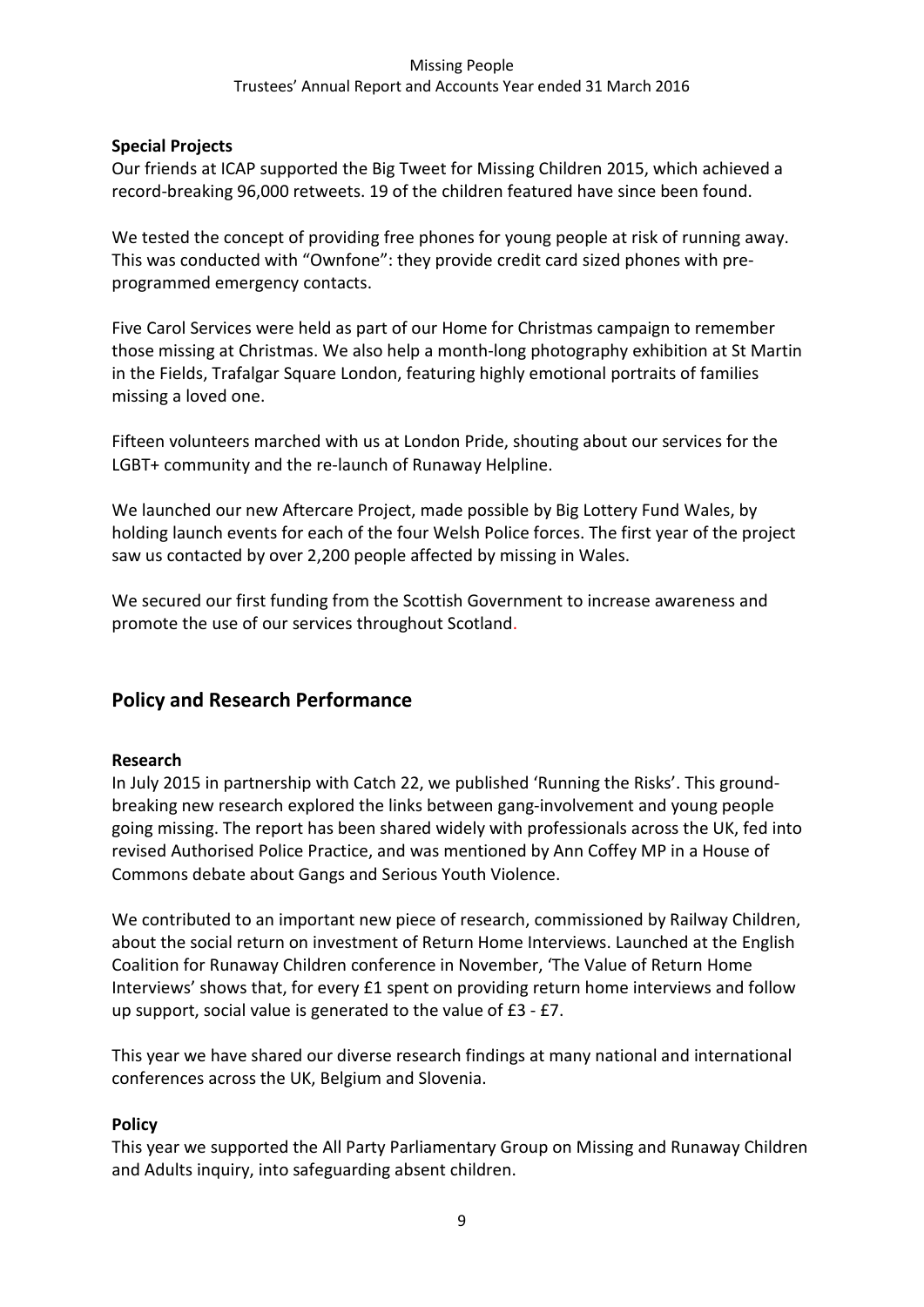Our guardianship campaign has gathered parliamentary support with an Early Day Motion, a Private Members' Bill in the House of Lords, a debate in the Commons and a successful online campaign leading to parliamentary questions.

Missing People has played a role in developing the Scottish Government's strategy on missing persons, including sitting on the steering group for the strategy development, and playing a key role in the launch event. This input has had a positive impact, with the draft strategy reflecting each of our manifesto calls and highlighting the value of our services in delivering the strategy's aim and objectives.

# **Fundraising Performance**

As an independent charity we rely on public donations. Our approach to raising voluntary funds is to secure long-term support and partnerships that enable us to be sustainable.

We have continued to grow our voluntary income and this year the charity was delighted to welcome significant new supporters including St James's Place Foundation and several new individual major donors. They joined long-term support including players of the People's Postcode Lottery. We could not be a lifeline without them.

In a year where there has been unprecedented scrutiny of UK fundraising, we have continued to offer excellent supporter care. We have reviewed all fundraising policies to ensure they remain in line with new regulatory frameworks and our values as a charity. This has included implementing the 'Code of Fundraising' beyond its requirements.

Missing People is a proud member of the Fundraising Standards Board (FRSB) and fundraises in accordance with the charity's Ethical Policy. On average the charity generates £5-£6 of income for every £1 it spends on fundraising.

# **5. Financial Review**

We are pleased to report that the charity achieved a surplus of £162K in the year (2015: deficit £8K), reflecting another year of sound fundraising performance and continued careful financial management.

Our total income at £2,815K showed growth of 17% on the previous year (£2,409K) and we continue to see benefits from our investment in a long-term programme focused on achieving diverse, robust and reliable income streams at a time of reductions in statutory funding.

Total expenditure at £2,653K showed an increase of 10% on last year (£2,418K) and we have continued to focus our spending on front-line services. Expenditure on charitable activities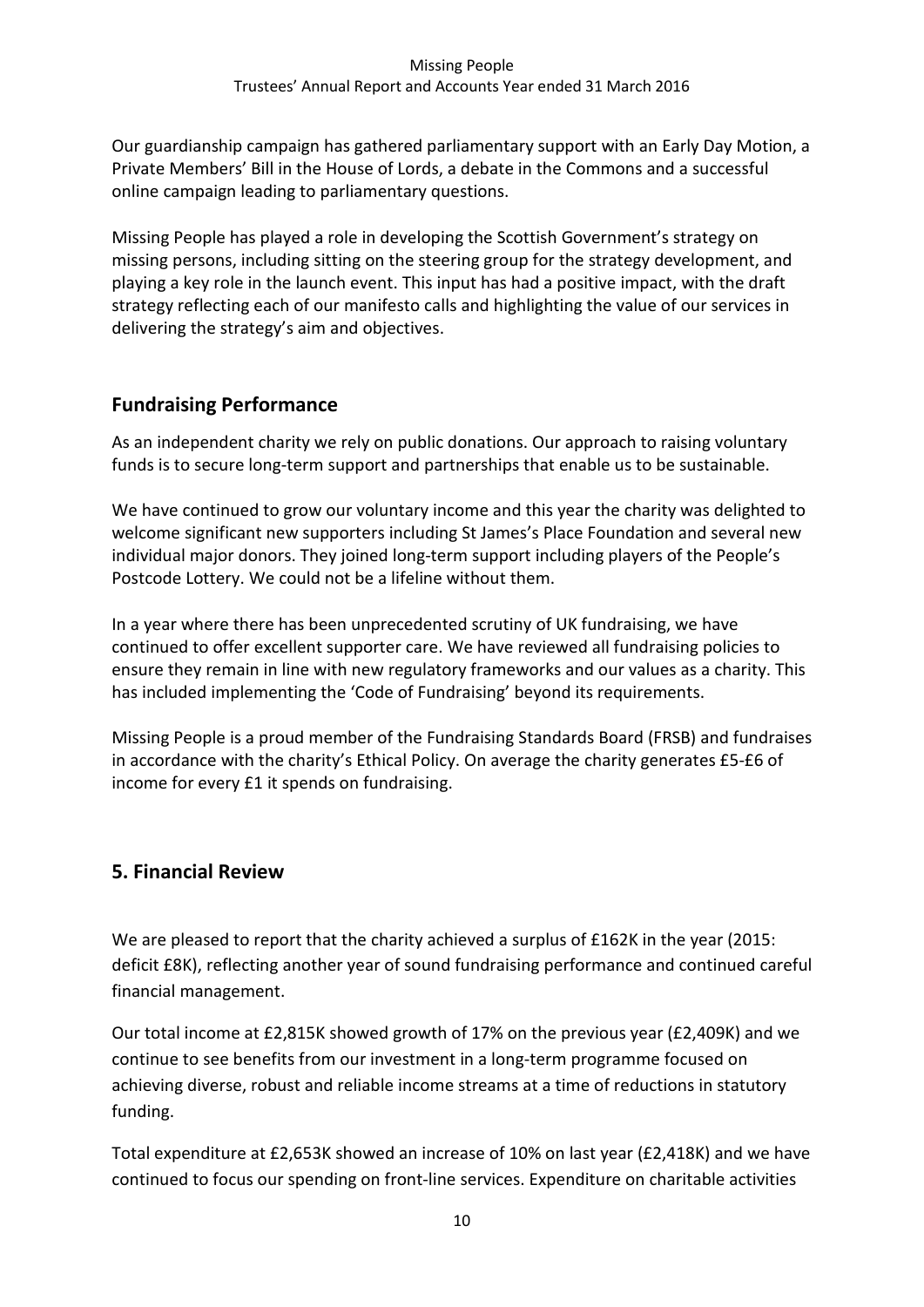## Trustees' Annual Report and Accounts Year ended 31 March 2016

rose by 13% in the year and you can read about our major achievements with this money elsewhere in this report. Fundraising costs at £509K represented 18% of income.

Volunteers and pro-bono supporters again contributed significantly to the charity, far beyond the services recognised in these financial statements. Missing People is particularly grateful to Waitrose for providing full office accommodation. We thank the out-of-home media owners represented by Outsmart, JCDecaux and many other print and digital partners for media space. We are grateful to the charity's solicitors Clifford Chance for their services.

## **Reserves**

The charity's free reserves policy is that it should hold no less than three months' and no more than six months' current operating costs to safeguard against fluctuations that may arise in funding. This policy is intended to maximise the amount available for Missing People's charitable activities during the current economic climate. Free reserves are defined as unrestricted funds less fixed assets and designated funds. At the end of the year, the level of free reserves was £1.14m (2015: £0.96m) which was a little over four months' worth of charitable expenditure out of unrestricted funds.

## **Investment policies and objectives**

Missing People does not currently invest charity funds in stocks or shares and trustees review this policy on an annual basis. The limited numbers of shares that may be generously donated to Missing People are sold to aid our charitable activities.

# **6. Plans for the Future**

Missing People is an organisation that is future focussed. The charity is constantly striving to find more innovative ways to be a lifeline when someone disappears. In the second year of our three year plan we continued to make significant progress.

## **Aim 1: Safeguard and support missing people**

This year we:

- Consulted with young people, teachers and education professionals
- Relaunched our Runaway Helpline service with a new website for young people
- Developed resources for young people and professionals

Next year we will:

- Pilot Live Chat as a new channel for children in crisis
- Deliver return home support projects in four regions
- Develop a prevention campaign about the risks of running away
- Seek to expand our partnership with Samaritans for suicidal missing adults
- Pilot post missing support projects for adults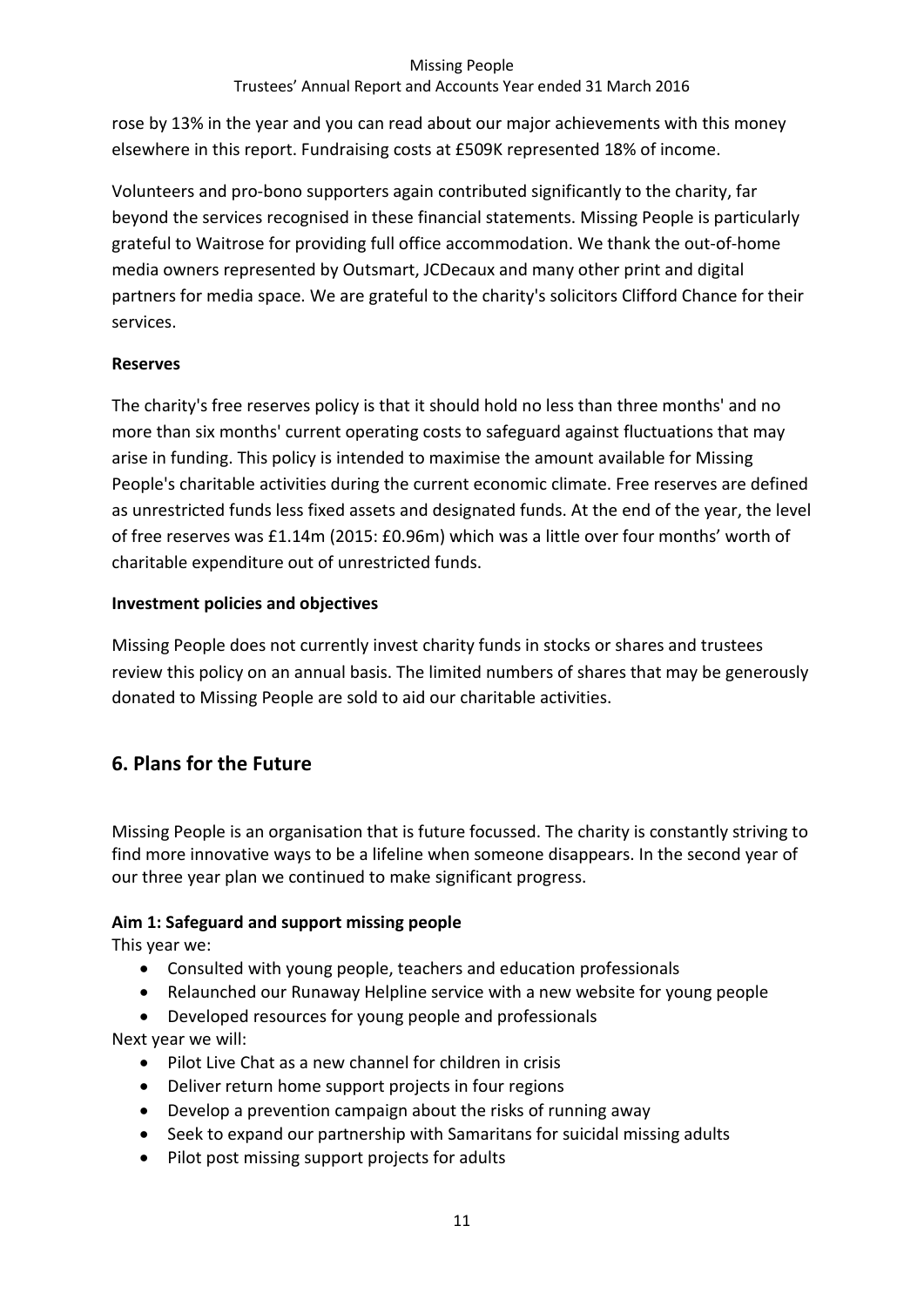## Trustees' Annual Report and Accounts Year ended 31 March 2016

## **Aim 2: Support families of missing people**

This year we:

- Brought together families of missing people to form the Missing People Choir
- Extended our support to include families of children who return from being missing
- Held Carol Services across England and Wales for families missing a loved one Next year we will:
	- Deliver a Carol Service for families of missing people in Scotland
	- Increase the number of families referred to us for support via police forces.

## **Aim 3: Be the authoritative voice advocating for missing people and families**

This year we:

- Called for emergency accommodation so that every missing child has a safe place to stay
- Grew political support for a guardianship law to enable families to manage a missing loved one's finances and property
- Supported the Scottish Government to develop a Strategy for Missing People
- Influenced the All Party Parliamentary Group Inquiry into safeguarding absent children

Next year we will:

- Continue to work towards our four manifesto calls; campaigning for a guardianship law; developing a joint campaign to ensure children have a safe place to stay; and gathering support for better help for adults returning from being missing
- Collaborate on research on trafficking and missing with ECPAT UK
- Begin research into people going missing and becoming victims of crime

## **Aim 4: Be a strong, diverse and effective organisation**

This year we:

- Reached number 18 in the Sunday Times 'Best Not for Profits to Work For' list, ranked second for leadership and second overall for smaller organisations
- Extended our community volunteer programme
- Developed Theories of Change to inform how we continue to improve and evaluate our services

Next year we will:

- Launch a fundraising campaign, Find Every Child
- Develop a new five year strategic plan for 2017-2022
- Continue to ensure we are an excellent charity to work and volunteer for

# **7. Statement of Trustees' Responsibilities**

Trustees are responsible for preparing the trustees' annual report and the financial statements in accordance with applicable law and United Kingdom Accounting Standards (United Kingdom Generally Accepted Accounting Practice).

Company law requires the trustees to prepare financial statements for each financial year. Under company law the trustees must not approve the financial statements unless they are satisfied that they give a true and fair view of the state of affairs of the charity and of the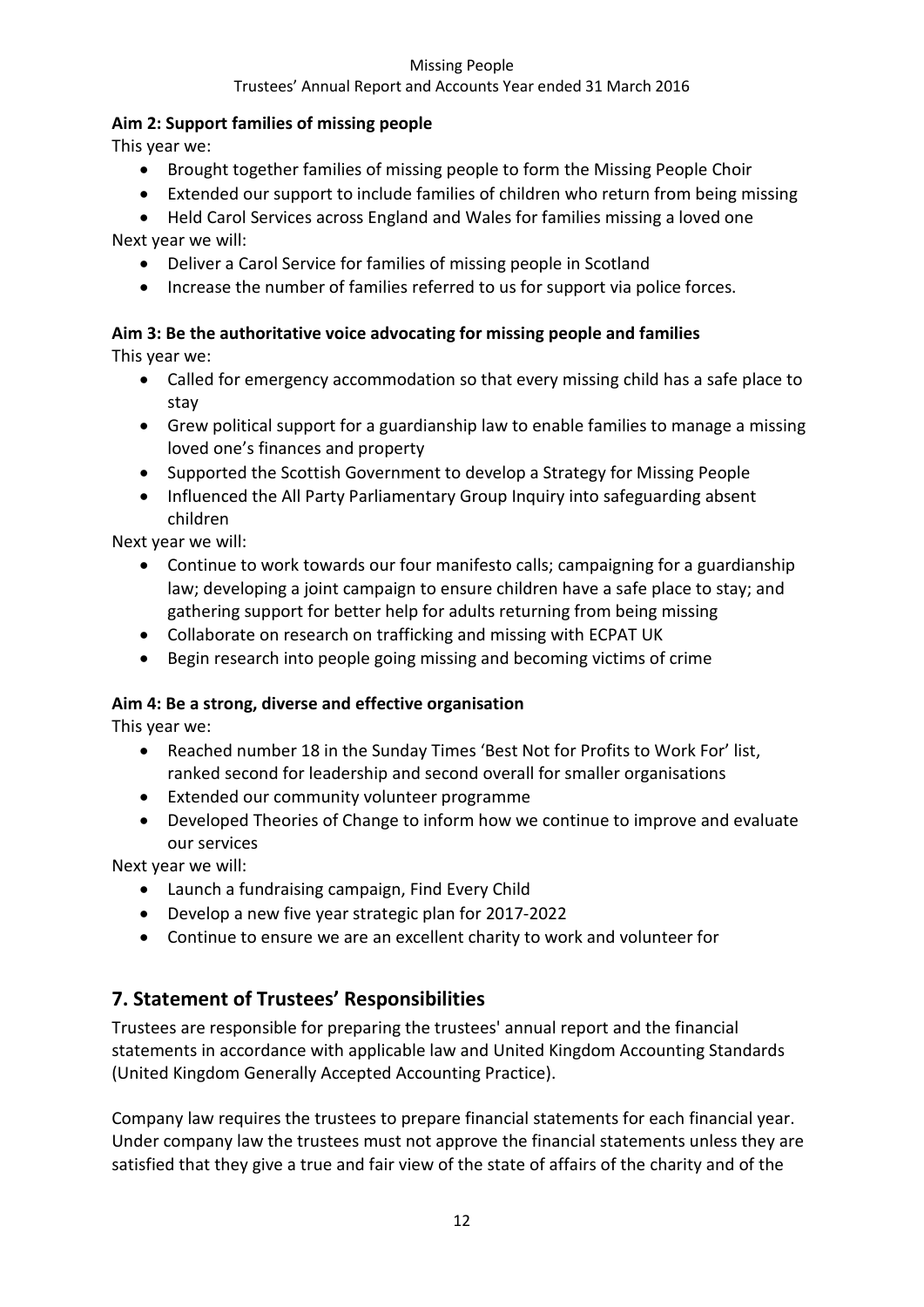#### Trustees' Annual Report and Accounts Year ended 31 March 2016

incoming resources and application of resources, including its income and expenditure, of the charity for the year. In preparing those financial statements the trustees are required to:

- select suitable accounting policies and then apply them consistently;
- observe the methods and principles in the Charities SORP;
- make judgments and accounting estimates that are reasonable and prudent;
- prepare the financial statements on the going concern basis unless it is inappropriate to presume that the charity will continue in business.

Trustees are responsible for keeping adequate accounting records that are sufficient to show and explain the charity's transactions and disclose with reasonable accuracy, at any time, the financial position of the charity and enable them to ensure that the financial statements comply with the requirements of the Companies Act 2006. They are also responsible for safeguarding the assets of the charity and hence for taking reasonable steps for the prevention and detection of fraud and other irregularities.

Trustees are responsible for the maintenance and integrity of the corporate and financial information included on the charity's website. Legislation in the United Kingdom governing the preparation and dissemination of the financial statements and other information included in annual reports may differ from legislation in other jurisdictions.

Each trustee has confirmed that, insofar as they are aware:

- there is no relevant audit information of which the charity's auditors are unaware;
- $\bullet$ they have taken all the steps, that as trustees they ought to have taken, to make themselves aware of any relevant audit information and to establish that the auditors are aware of that information.

Approved by the trustees on 10 August 2016 and signed on their behalf by: 1

Kate Adams Chair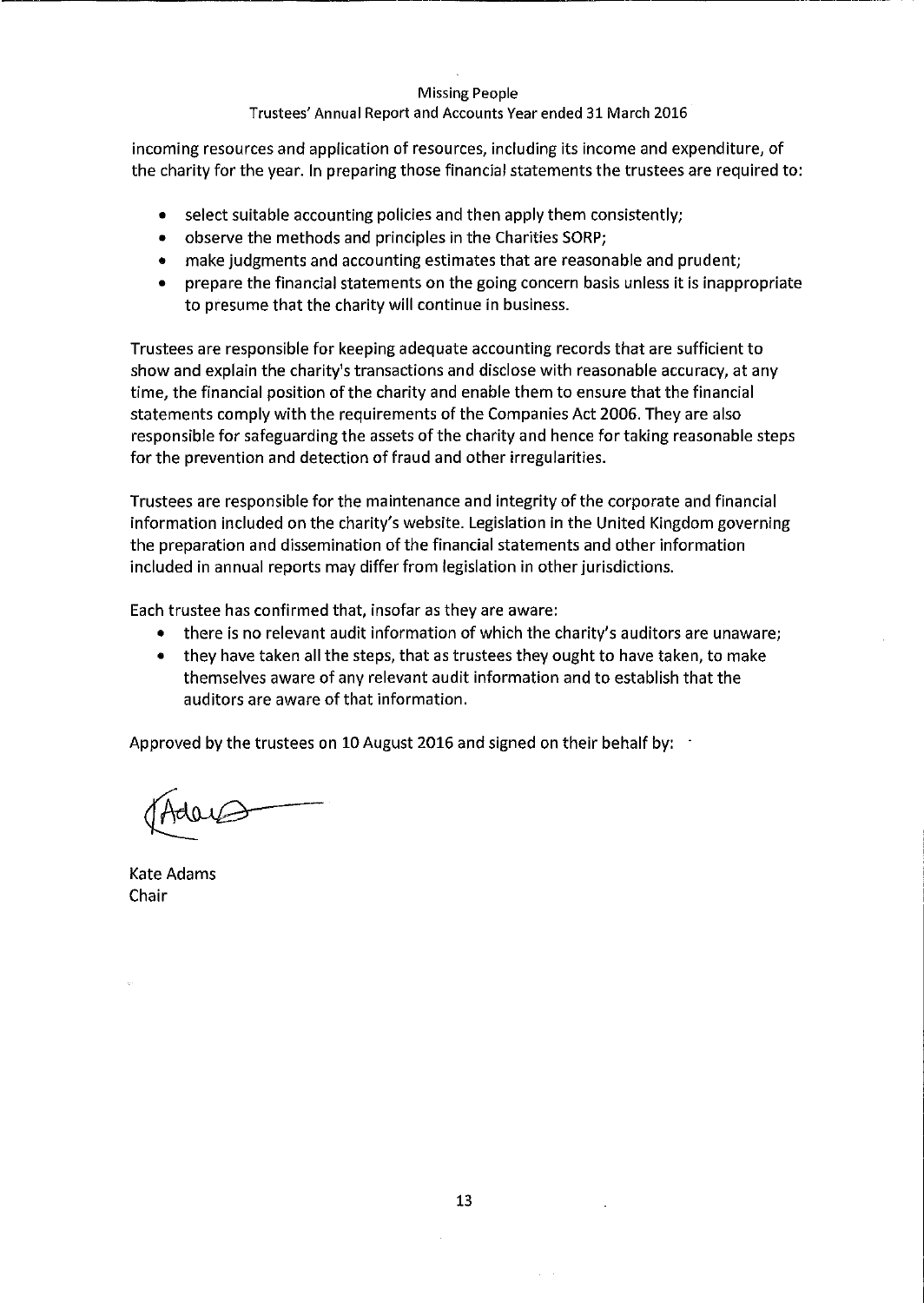## **Independent auditor's report to the members of Missing People Limited**

We have audited the financial statements of Missing People Limited for the year ended 31 March 2016 which comprise the Statement of Financial Activities (incorporating an Income and Expenditure Account), the Balance Sheet, the Statement of Cash Flows and the related notes. The financial reporting framework that has been applied in their preparation is applicable law and United Kingdom Accounting Standards (United Kingdom Generally Accepted Accounting Practice).

This report is made solely to the charity's members, as a body, in accordance with Chapter 3 of Part 16 of the Companies Act 2006. Our audit work has been undertaken so that we might state to the charity's members those matters we are required to state to them in an auditor's report and for no other purpose. To the fullest extent permitted by law, we do not accept or assume responsibility to anyone other than the charity and the charity's members as a body, for our audit work, for this report, or for the opinions we have formed.

## *Respective responsibilities of trustees and auditor*

As explained more fully in the Statement of Trustees' Responsibilities, the trustees (who are also the directors of the company for the purposes of company law) are responsible for the preparation of the financial statements and for being satisfied that they give a true and fair view.

Our responsibility is to audit and express an opinion on the financial statements in accordance with applicable law and International Standards on Auditing (UK and Ireland). Those standards require us to comply with the Financial Reporting Council's (FRC's) Ethical Standards for Auditors.

#### *Scope of the audit of the financial statements*

A description of the scope of an audit of financial statements is provided on the FRC's website at [www.frc.org.uk/auditscopeukprivate.](http://www.frc.org.uk/auditscopeukprivate)

#### *Opinion on financial statements*

In our opinion the financial statements:

- give a true and fair view of the state of the charity's affairs as at 31 March 2016 and of its net income and application of resources, including its income and expenditure, for the year then ended;
- have been properly prepared in accordance with United Kingdom Generally Accepted Accounting Practice; and
- have been prepared in accordance with the requirements of the Companies Act 2006.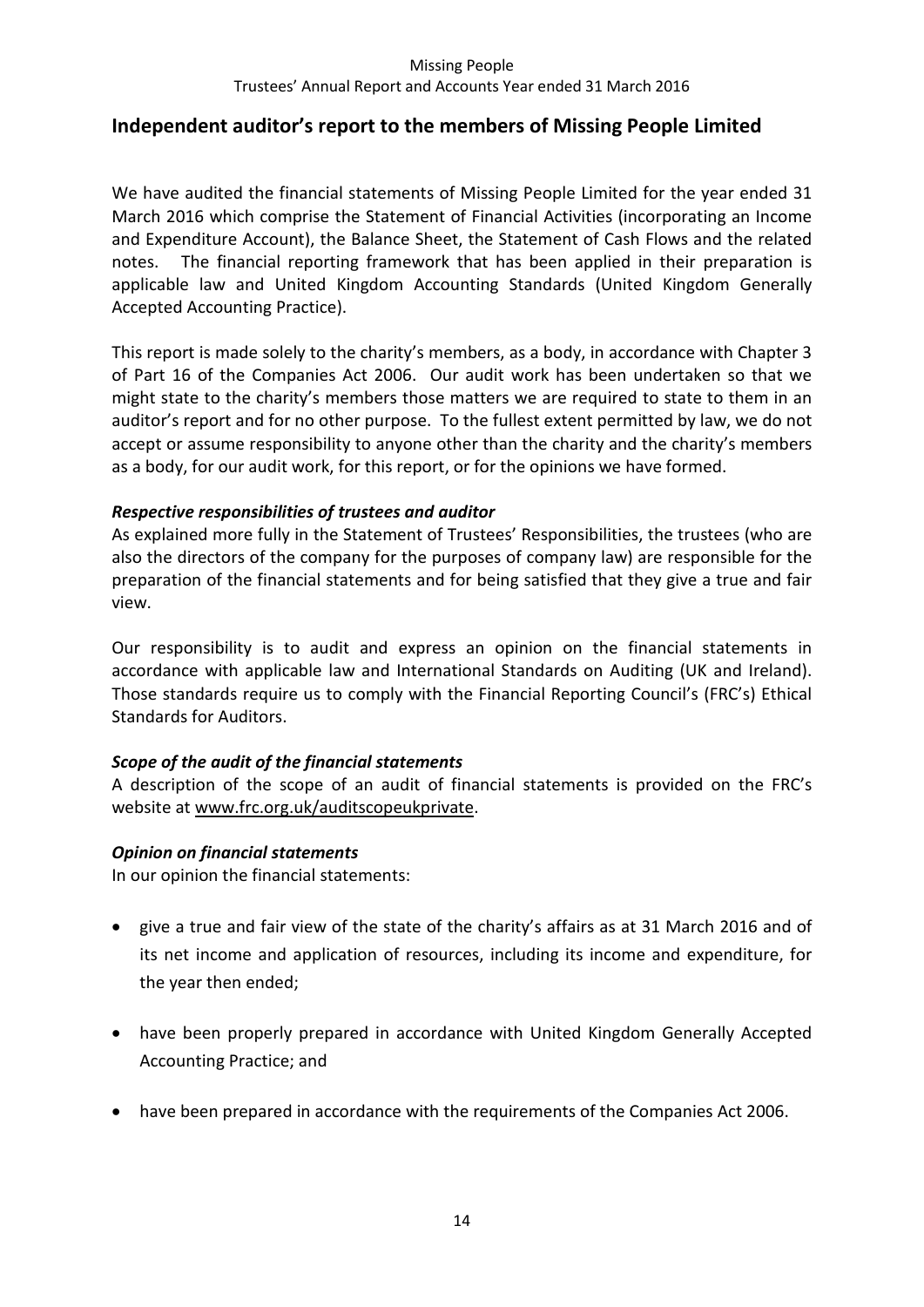#### Trustees' Annual Report and Accounts Year ended 31 March 2016

#### Opinion on other matters prescribed by the Companies Act 2006

In our opinion the information given in the trustees' report for the financial year for which the financial statements are prepared is consistent with the financial statements.

#### Matters on which we are required to report by exception

We have nothing to report in respect of the following matters where the Companies Act 2006 requires us to report to you if, in our opinion:

- adequate accounting records have not been kept, or returns adequate for our audit have not been received from branches not visited by us; or
- the financial statements are not in agreement with the accounting records and returns; or
- certain disclosures of trustees' remuneration specified by law are not made;
- we have not received all the information and explanations we require for our audit; or
- the trustees were not entitled to prepare the financial statements in accordance with the small companies regime, take advantage of the small companies exemption in preparing the trustees' report or the exemption from the requirements to prepare a strategic report.

BDO LLP

**Julia Poulter (Senior Statutory Auditor)** for and on behalf of BDO LLP, Statutory Auditor London **United Kingdom** 

Date: 10th Angust 2016

BDO LLP is a limited liability partnership registered in England and Wales (with registered humber OC305127)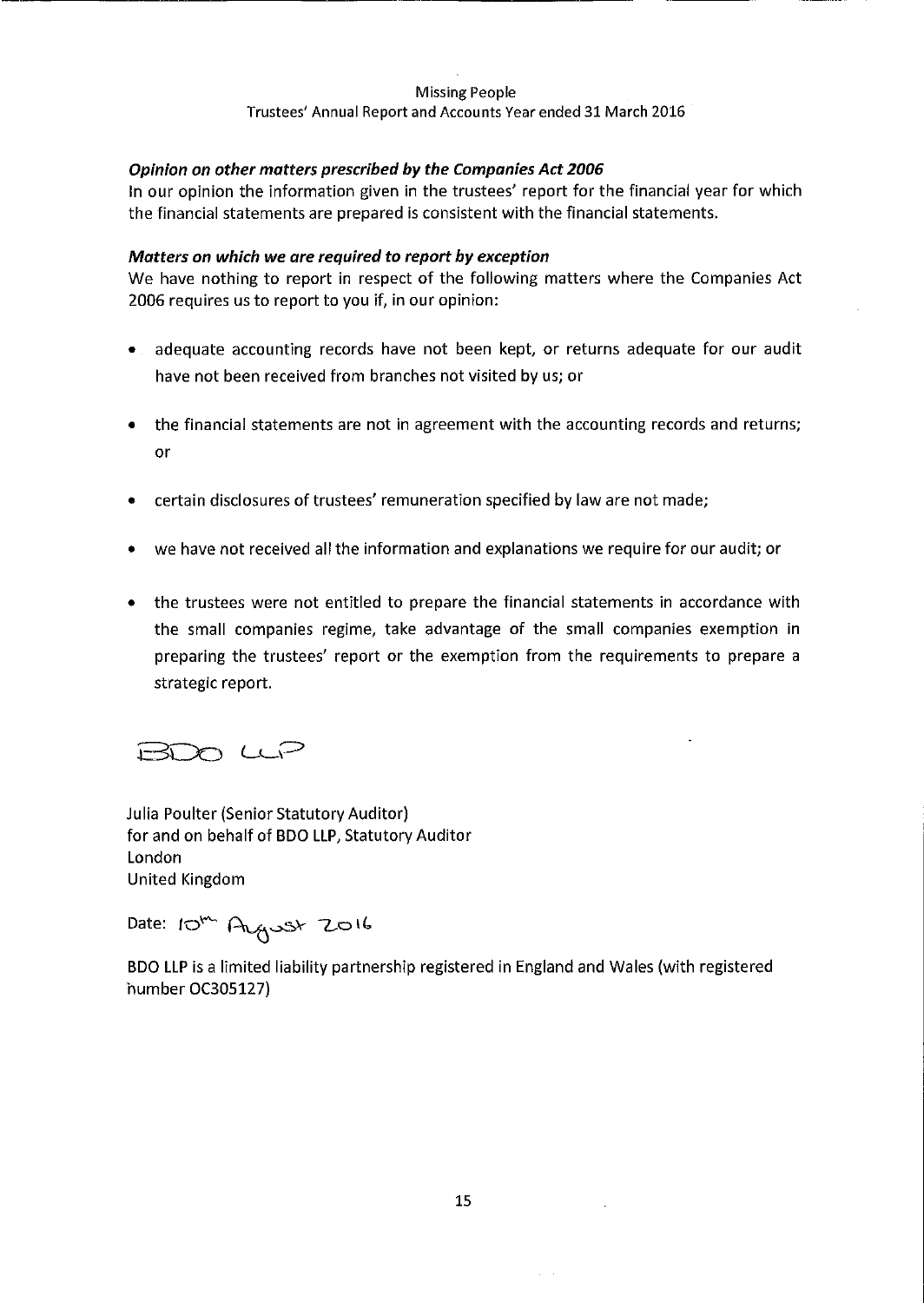#### **Statement of Financial Activities (incorporating an Income and Expenditure Account) for the year ended 31 March 2016**

|                                                                             | <b>Note</b>    | <b>Unrestricted</b><br><b>Funds</b><br>2016<br>£ | <b>Restricted</b><br><b>Funds</b><br>2016<br>£ | <b>Total</b><br><b>Funds</b><br>2016<br>£ | <b>Unrestricted</b><br><b>Funds</b><br>2015<br>£ | <b>Restricted</b><br><b>Funds</b><br>2015<br>£ | <b>Total</b><br><b>Funds</b><br>2015<br>£ |
|-----------------------------------------------------------------------------|----------------|--------------------------------------------------|------------------------------------------------|-------------------------------------------|--------------------------------------------------|------------------------------------------------|-------------------------------------------|
| Income:                                                                     |                |                                                  |                                                |                                           |                                                  |                                                |                                           |
| <b>Voluntary Income</b>                                                     |                |                                                  |                                                |                                           |                                                  |                                                |                                           |
| Donations, grants and legacies                                              | 15             | 1,591,846                                        | 971,018                                        | 2,562,864                                 | 1,513,535                                        | 720,377                                        | 2,233,912                                 |
| Income from Charitable activities:<br>Fees and grants for service provision |                |                                                  | 214,420                                        | 214,420                                   |                                                  | 86,135                                         | 86,135                                    |
| Policy & Research                                                           |                |                                                  | 31,937                                         | 31,937                                    |                                                  | 84,336                                         | 84,336                                    |
| <b>Income from Investments</b>                                              |                | 5,740                                            |                                                | 5,740                                     | 5,022                                            |                                                | 5,022                                     |
|                                                                             |                |                                                  |                                                |                                           |                                                  |                                                |                                           |
| <b>Total income</b>                                                         |                | 1,597,586                                        | 1,217,375                                      | 2,814,961                                 | 1,518,557                                        | 890,848                                        | 2,409,405                                 |
| <b>Expenditure:</b>                                                         |                |                                                  |                                                |                                           |                                                  |                                                |                                           |
| <b>Expenditure on Raising funds</b>                                         |                |                                                  |                                                |                                           |                                                  |                                                |                                           |
| Raising funds                                                               |                | 509,494                                          |                                                | 509,494                                   | 519,793                                          |                                                | 519,793                                   |
| <b>Expenditure on Charitable activities:</b>                                |                |                                                  |                                                |                                           |                                                  |                                                |                                           |
| Service provision                                                           |                | 719,866                                          | 1,185,438                                      | 1,905,304                                 | 869,738                                          | 806,512                                        | 1,676,250                                 |
| Policy & Research                                                           |                | 206,445                                          | 31,937                                         | 238,382                                   | 137,501                                          | 84,336                                         | 221,837                                   |
| <b>Total Charitable Activities</b>                                          |                | 926,311                                          | 1,217,375                                      | 2,143,686                                 | 1,007,239                                        | 890,848                                        | 1,898,087                                 |
|                                                                             |                |                                                  |                                                |                                           |                                                  |                                                |                                           |
| <b>Total Expenditure</b>                                                    | 4              | 1,435,805                                        | 1,217,375                                      | 2,653,180                                 | 1,527,032                                        | 890,848                                        | 2,417,880                                 |
| Net income/(expenditure) and net movement in funds for the<br>year          | $\overline{2}$ | 161.781                                          |                                                | 161,781                                   | (8, 475)                                         |                                                | (8, 475)                                  |
| <b>Reconciliation of Funds</b>                                              |                |                                                  |                                                |                                           |                                                  |                                                |                                           |
| Fund balances brought forward at 1 April                                    |                | 991,597                                          |                                                | 991,597                                   | 1,000,072                                        |                                                | 1,000,072                                 |
| <b>Balance carried forward at 31 March</b>                                  | 16             | 1,153,378                                        |                                                | 1,153,378                                 | 991,597                                          |                                                | 991,597                                   |

The notes on pages 19 to 25 form part of these financial statements.

All amounts relate to continuing activities. There are no recognised gains or losses other than the net movement in the funds included above.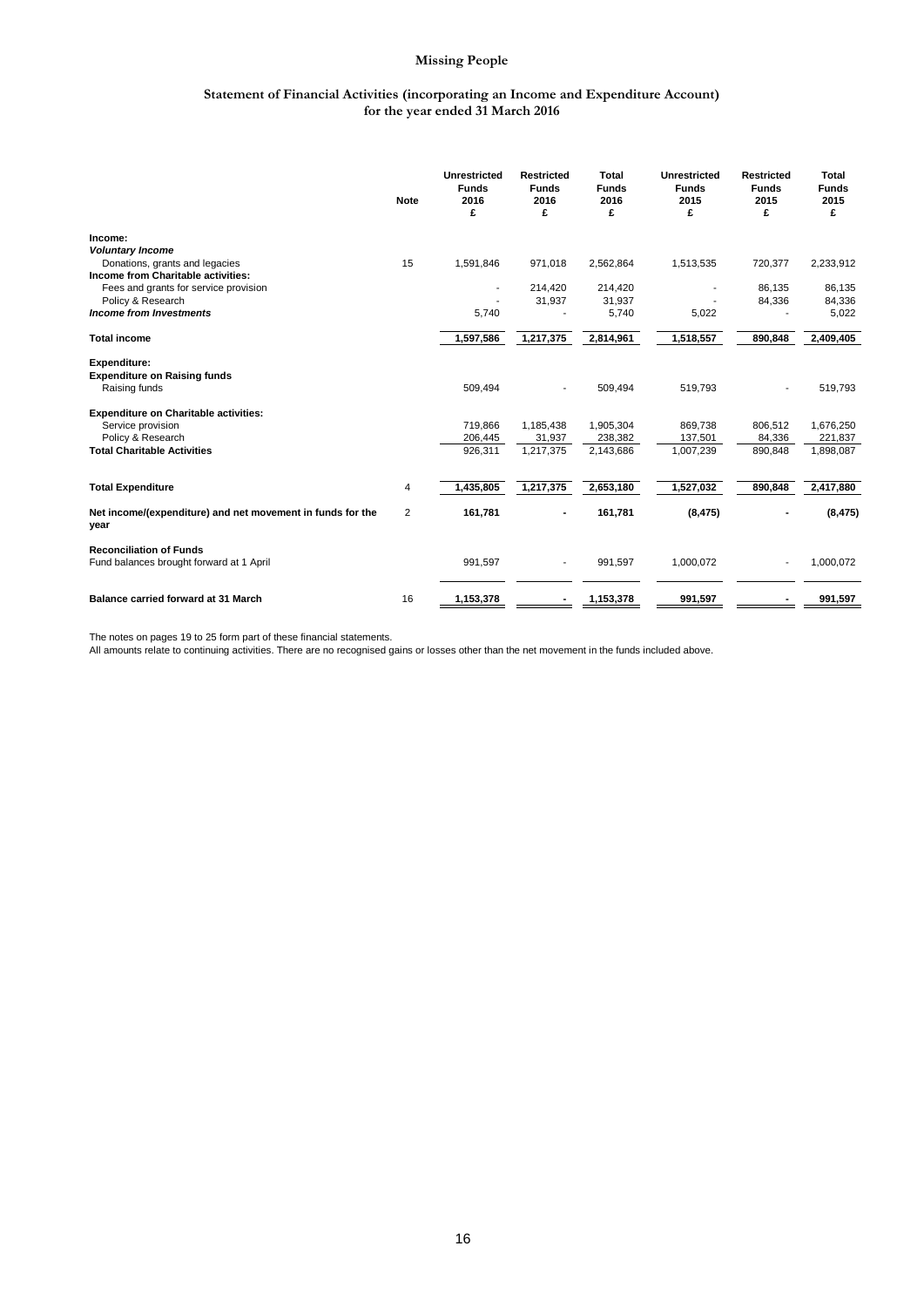#### Balance Sheet as at 31 March 2016

#### **Company Registration Number 2814202**

|                                                              | <b>Note</b> | 2016<br>£                         | 2016<br>£ | 2015<br>£                         | 2015<br>£ |
|--------------------------------------------------------------|-------------|-----------------------------------|-----------|-----------------------------------|-----------|
| <b>Fixed Assets</b><br>Tangible assets                       | 6           |                                   | 15,470    |                                   | 27,340    |
| <b>Current Assets</b><br>Debtors<br>Cash at bank and in hand | 8           | 105,145<br>1,340,098<br>1,445,243 |           | 126,560<br>1,231,614<br>1,358,174 |           |
| <b>Creditors: Amounts falling due</b><br>within one year     | a           | (307, 335)                        |           | (393, 917)                        |           |
| <b>Net Current Assets</b>                                    |             |                                   | 1,137,908 |                                   | 964,257   |
| <b>Total Assets less Current Liabilities</b>                 |             |                                   | 1,153,378 |                                   | 991,597   |
| <b>Net Assets</b>                                            |             |                                   | 1,153,378 |                                   | 991,597   |
| Funds of the charity:                                        |             |                                   |           |                                   |           |
| <b>Unrestricted Funds</b>                                    | 16          |                                   | 1,153,378 |                                   | 991,597   |
| <b>Restricted Funds</b>                                      |             |                                   |           |                                   |           |
|                                                              |             |                                   |           |                                   |           |
| <b>Total Funds</b>                                           |             |                                   | 1,153,378 |                                   | 991,597   |

The financial statements were approved and authorised for issue by the Board of Trustees on 10 August 2016 and signed on its behalf by:

Madas

 $\ddot{\phantom{a}}$ 

Kate Adams - Chair

Justin McLaren - Trustee

The notes on pages 19 to 25 form part of these financial statements.

 $\sim$ 

 $\omega_{\rm c}$  ,  $\omega$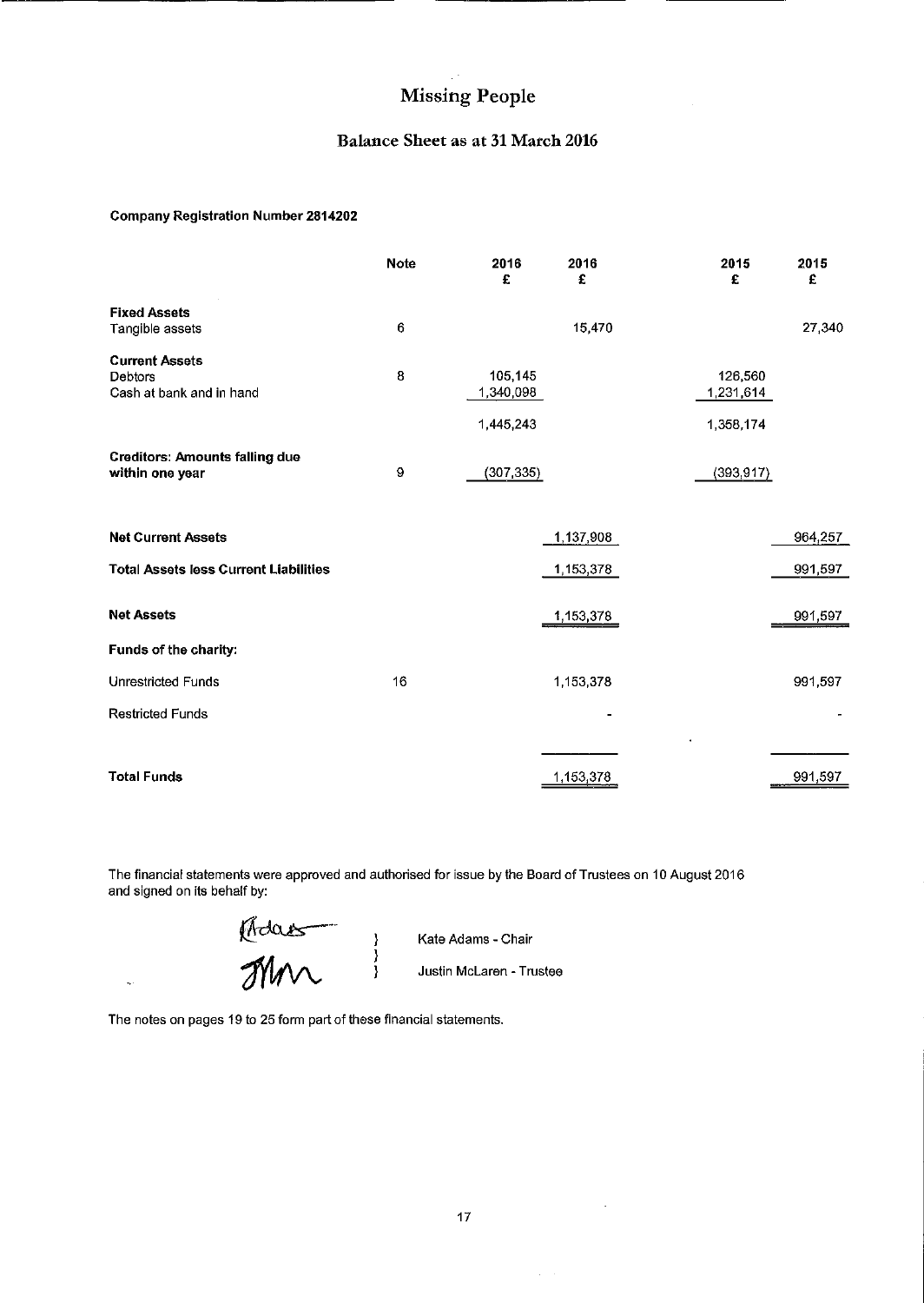# **Statement of Cash Flows for year ended 31 March 2016**

|                                                                    | 2016<br>£ | 2015<br>£ |
|--------------------------------------------------------------------|-----------|-----------|
| Cash flows from operating activities :                             |           |           |
| Net cash provided by (used in) operating activities (see note (a)) | 103,276   | 82,673    |
| Cash flows from investing activities                               |           |           |
| Interest income                                                    | 5.740     | 5,022     |
| Purchase of property, plant and equipment                          | (532)     | (26,623)  |
| Net cash provided by (used in) investing activities                | 5,208     | (21, 601) |
| Change in cash and cash equivalents in the reporting period        | 108,484   | 61,072    |
| Cash and cash equivalents at the beginning of the period           | 1.231.614 | 1,170,542 |
| Cash and cash equivalents at the end of the reporting period       | 1,340,098 | 1,231,614 |

| (a) Reconciliation of net income/(expenditure) to net cash flow from operating activities    |           |          |
|----------------------------------------------------------------------------------------------|-----------|----------|
|                                                                                              | 2016      | 2015     |
|                                                                                              | £         |          |
| Net income/(expenditure) for the reporting period (as per statement of financial activities) | 161,781   | (8, 475) |
| <b>Adjustments for:</b>                                                                      |           |          |
| Depreciation charges                                                                         | 12.403    | 10.421   |
| (Gains)/losses on investments                                                                | (5,740)   | (5,022)  |
| (Increase)/decrease in debtors                                                               | 21.414    | 65.847   |
| Increase/(decrease) in creditors                                                             | (86, 582) | 19,902   |
| Net cash provided by (used in) operating activities                                          | 103.276   | 82,673   |

The notes on pages 19 to 25 form part of these financial statements.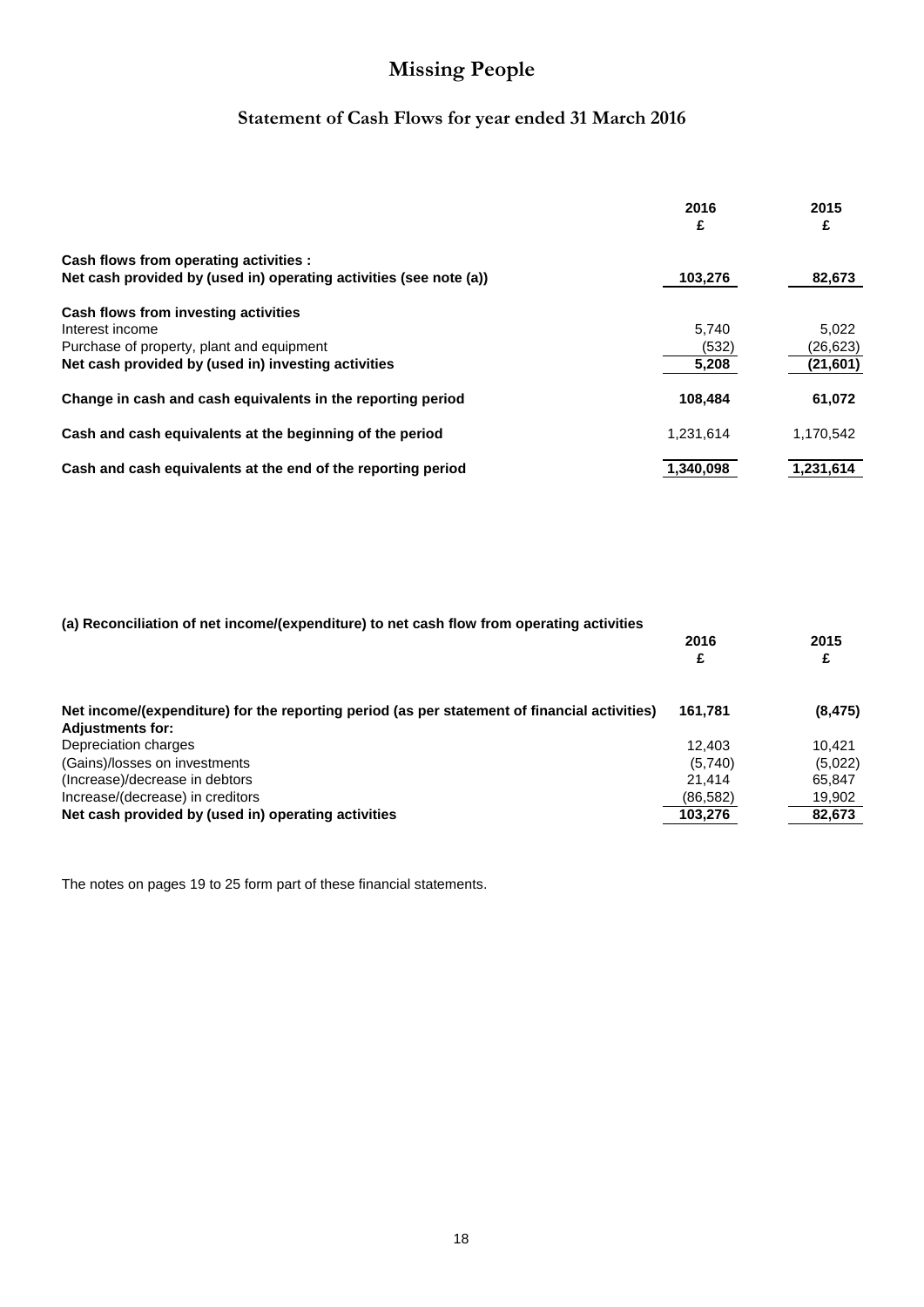The principal accounting policies applied in the preparation of the financial statements are as follows:

#### **1 Accounting Policies**

a) Basis of preparation

The financial statements have been prepared in accordance with Accounting and Reporting by Charities: Statement of Recommended Practice applicable to charities preparing their accounts in accordance with the Financial Reporting Standard applicable in the UK and Republic of Ireland (FRS 102) (effective 1 January 2015) - (Charities SORP (FRS 102)), the Financial Reporting Standard applicable in the UK and Republic of Ireland (FRS 102) and the Companies Act 2006.

Missing People Limited meets the definition of a public benefit entity under FRS 102. Assets and liabilities are initially recognised at historical cost or transaction value unless otherwise stated in the relevant accounting policy note(s). There are no areas of critical estimate or significant judgement that affects the preparation of these financial statements.

In preparing the accounts, the trustees have considered whether in applying the accounting policies required by FRS 102 and the Charities SORP FRS 102 a restatement of comparative items was required. There are no restatements of comparative items required in accordance with FRS 102 and the Charities SORP FRS 102.

#### b) Group accounts

The Charity owns the whole of the share capital of Missing Limited. The company was dormant during the year and therefore consolidated accounts are not prepared.

c) Income

All income is recognised once the charity has entitlement to the income, it is probable that the income will be received, and the amount of income receivable can be measured reliably. In particular:

• Grants are accounted for once a formal offer of funding is received, subject to satisfying any performancerelated conditions. In the event that a grant is subject to conditions that require a level of performance before the charity is entitled to the funds, the income is deferred and not recognised until either those conditions are fully met, or the fulfilment of those conditions is wholly within the control of the charity and it is probable that those conditions will be fulfilled in the reporting period;

• For legacies, entitlement is taken as the earlier of the date on which either: the charity is aware that probate has been granted, the estate has been finalised and notification has been made by the executor(s) to the charity that a distribution will be made, or when a distribution is received from the estate. Receipt of a legacy, in whole or in part, is only considered probable when the amount can be measured reliably and the charity has been notified of the executor's intention to make a distribution. Where legacies have been notified to the charity, or the charity is aware of the granting of probate, and the criteria for income recognition have not been met, then the legacy is a treated as a contingent asset and disclosed if material.

• Deferred income comprises grants or donations which the donor has specified to be used in future accounting periods.

• Donations are accounted for when receivable.

#### d) Expenditure

All expenses are accounted for on an accruals basis. Wherever possible costs are allocated directly to the appropriate activity; other costs common to all activities are apportioned between those activities on the basis of the proportion of staff time spent during each year in connection with each activity.

Cost of Raising Funds comprises costs incurred in inducing people and organisations to contribute financially to the work. This includes the cost of advertising for donations and the staging of special fundraising events.

Expenditure incurred in connection with the specific objects of the charity is included under the heading Charitable Activities.

Support costs, which are the costs of overall direction and administration of each activity, comprising the salary and overhead costs of the central function, are apportioned on the basis of staff costs attributable to each activity.

The irrecoverable element of VAT is included with the item of expense to which it relates.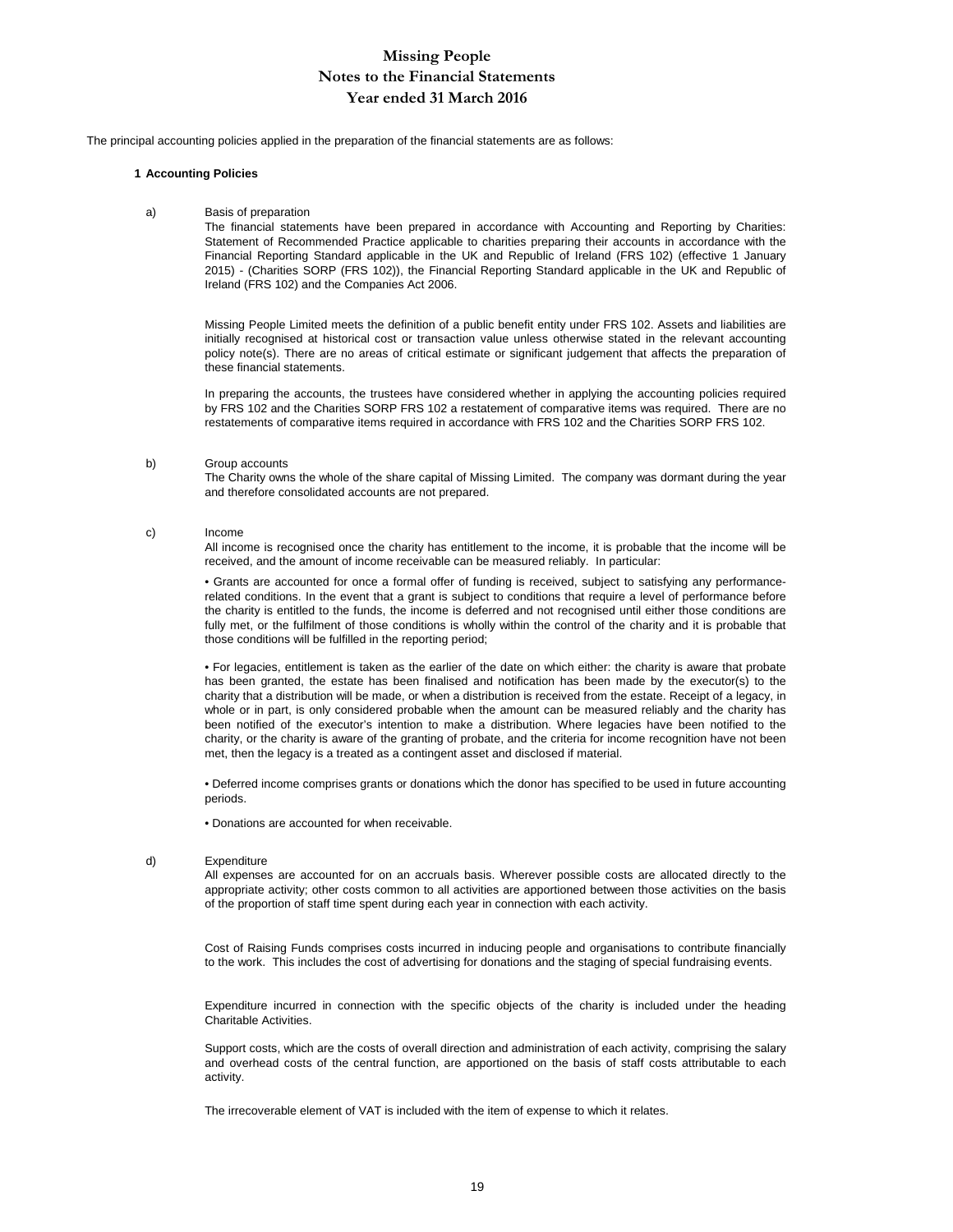#### e) Tangible fixed assets and depreciation

Fixed assets are recorded at cost or, in cases where assets have been donated to the charity, at valuation at the time of donation. All assets acquired for continuing use and costing more than £500 are capitalised.

Provision is made for depreciation on all tangible assets, at rates calculated to write off the asset less estimated residual value over its expected life as follows:

Office Equipment - 25% to 33.33% per annum on a straight line basis

#### f) Funds

*Unrestricted funds* are unrestricted funds which are available for use at the discretion of the Trustees in furtherance of the general objects of the charity and have not been designated for other purposes.

*Restricted funds* are funds which are to be used in accordance with specific restrictions imposed by donors or which have been raised by the charity for particular purposes.

#### g) Leased assets

Rentals payable under operating leases are charged to the Statement of Financial Activities as incurred.

#### h) Direct taxation

The company is a charity within the meaning of Para 1 Schedule 6 Finance Act 2010. Accordingly the company is potentially exempt from taxation in respect of income within categories covered by Chapter 3 of Part 11 of the Corporation Tax Act 2010 or Section 256 of the Taxation of Chargeable Gains Act 1992, to the extent that such income is applied exclusively to charitable purposes. No tax charge arose in the period.

#### i) Pension

The Charity contributes to a defined contribution group personal pension scheme. The assets of the scheme are held separately from those of the Charity in independently administered funds. The pension cost charge represents contributions payable under the scheme by the Charity to the funds. The Charity has no liability under the scheme other than for the payment of those contributions. Contributions are disclosed in note 3.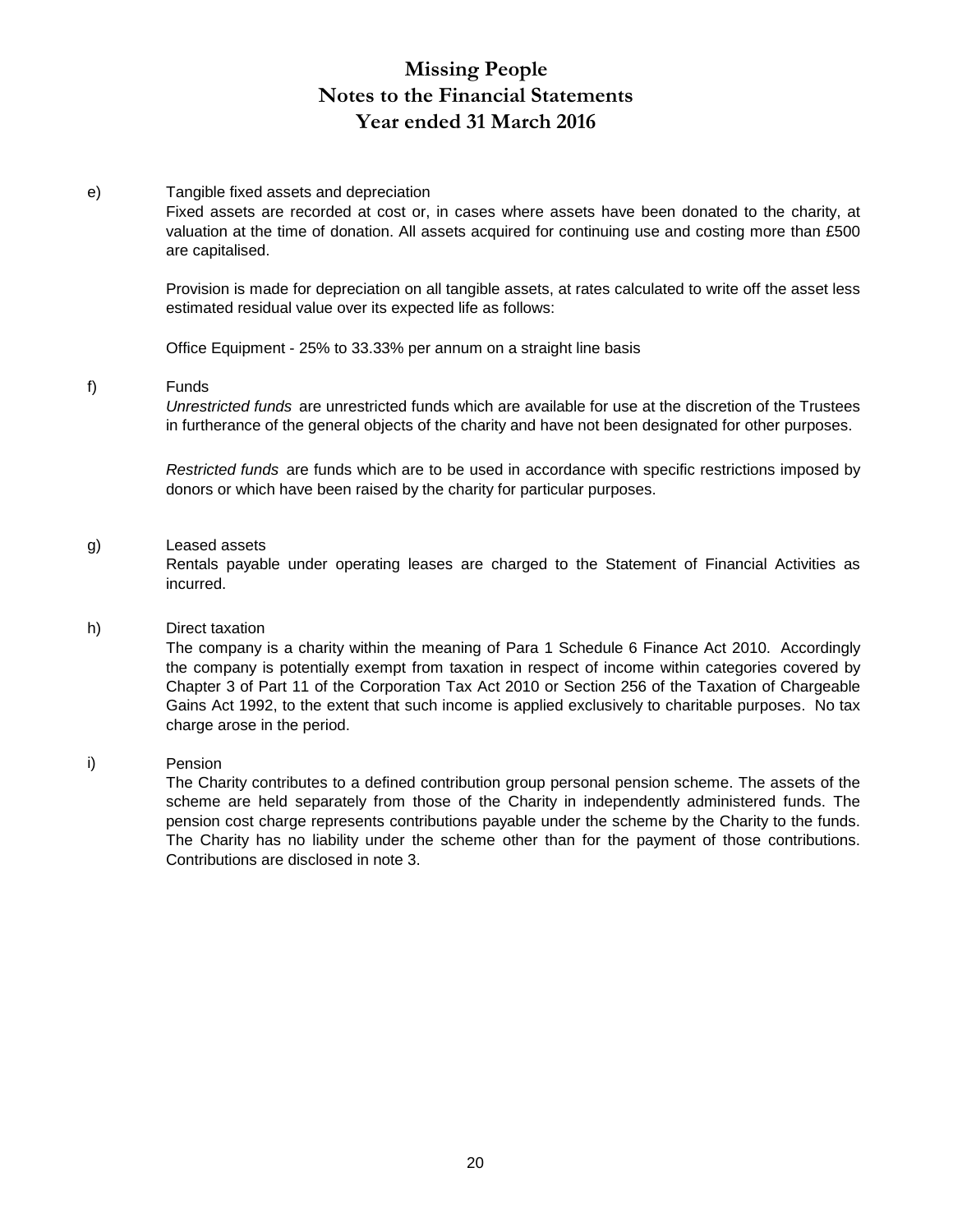#### **2 Income/(Expenditure)**

The net income/(expenditure) for the year are stated after charging:

|   |                                                    | 2016<br>£ | 2015<br>£ |
|---|----------------------------------------------------|-----------|-----------|
|   | Depreciation on tangible fixed assets              | 12,403    | 10,421    |
|   | Operating leases                                   | 1,097     | 2,049     |
|   | Auditor's remuneration                             |           |           |
|   | Audit services                                     | 9,600     | 9,350     |
|   | Non-audit services                                 | 1,450     |           |
| 3 | <b>Staff costs</b><br>Staff costs were as follows: | 2016<br>£ | 2015<br>£ |
|   |                                                    |           |           |
|   | Wages and salaries                                 | 1,816,782 | 1,600,672 |
|   | Social Security costs                              | 173,648   | 151,486   |
|   | Pension                                            | 84,551    | 63,232    |
|   | <b>Temporary Staff costs</b>                       | 16,703    | 5,907     |
|   |                                                    |           |           |
|   |                                                    | 2,091,684 | 1,821,297 |

One employee earned between £70,001 - £80,000 in the year (2015: one). No other employees earned over £60,000. The average weekly number of employees (based on average headcount) during the year was as follows:

|                       | 2016   | 2015   |
|-----------------------|--------|--------|
|                       | Number | Number |
| Charitable activities | 66     | 57     |
| Fundraising           | 8      | 8      |
| Governance            |        |        |
|                       |        |        |
|                       | 75     | 66     |

The full time equivalent number of employees during the year was 59 (2015: 51)

#### **Trustees' remuneration and related party transactions**

The Trustees were neither paid nor voted any emoluments during the year (2015 - nil). One Trustee was paid £144 travel expenses during the year (2015: nil).

The key management personnel of the charity comprise the Chief Executive, Director of Services, Director of Policy & Research, Director of Supporters & Communication and Director of Finance & Resources. The total employee benefits of key management personnel of the charity were £281,057 (2015: £257,099)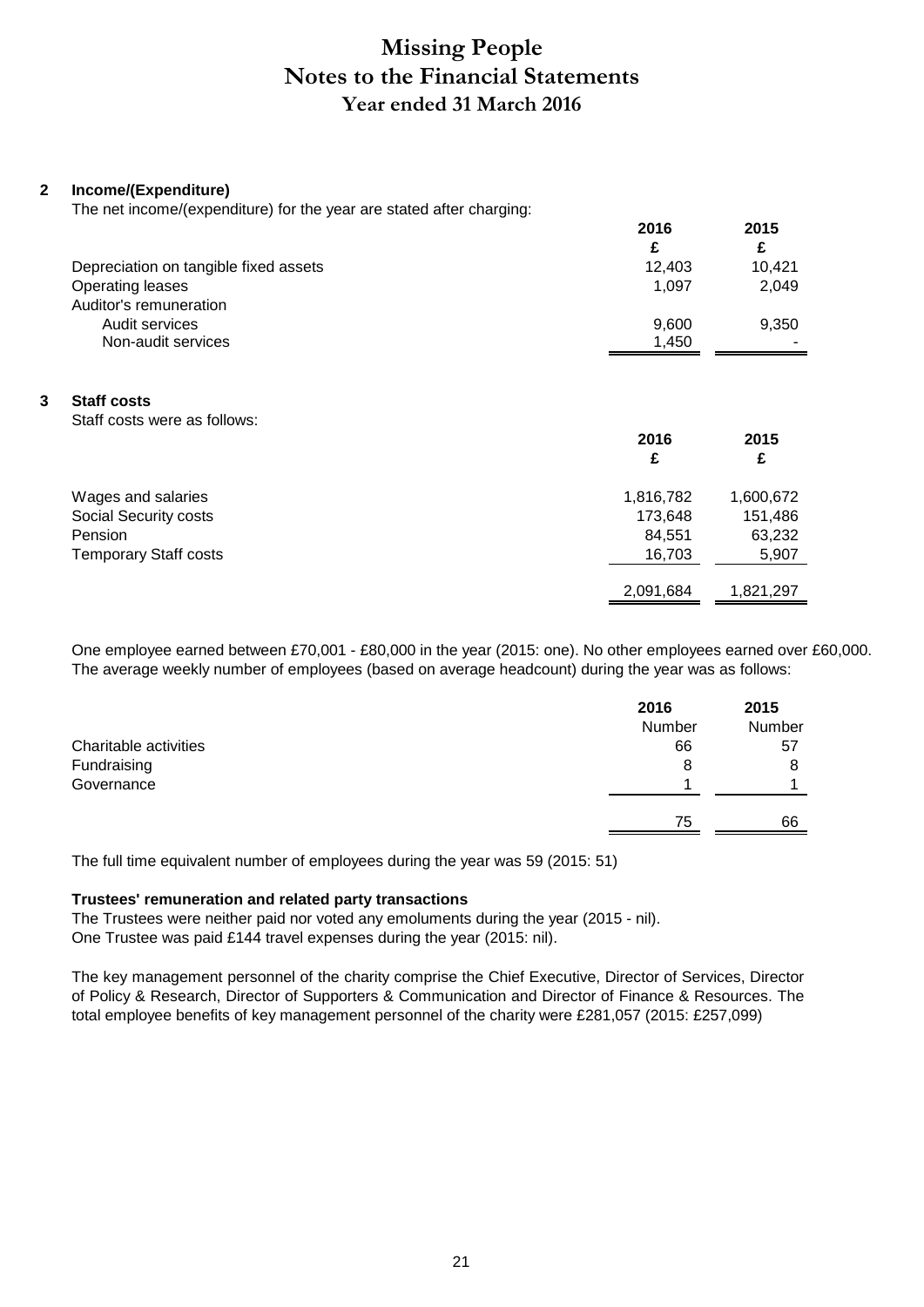#### **4 Analysis of Total Resources Expended**

|                               | <b>Activities</b> | <b>Direct Costs Support Costs</b><br>(see note 5) | 2016<br><b>Total</b><br>£ | 2015<br><b>Total</b><br>£ |
|-------------------------------|-------------------|---------------------------------------------------|---------------------------|---------------------------|
| <b>Charitable Activities:</b> |                   |                                                   |                           |                           |
| Service Provision             | 1,467,159         | 438.145                                           | 1,905,304                 | 1,676,250                 |
| Policy & Research             | 182.545           | 55.837                                            | 238,382                   | 221,837                   |
| Cost of Raising Funds         | 390.154           | 119.340                                           | 509.494                   | 519,793                   |
|                               | 2,039,858         | 613.322                                           | 2,653,180                 | 2,417,880                 |

#### **5 Support costs by activity**

|                        | <b>Service</b><br><b>Provision</b> | Policy &<br>Research | Cost of<br><b>Raising Funds</b> | 2016<br><b>Total</b><br>£ | 2015<br><b>Total</b><br>£ |
|------------------------|------------------------------------|----------------------|---------------------------------|---------------------------|---------------------------|
| Governance             | 36,694                             | 4.591                | 9.812                           | 51.097                    | 49,934                    |
| Information technology | 88,119                             | 11.971               | 25,585                          | 125,675                   | 133,363                   |
| Central facilities     | 77.125                             | 9,650                | 20,626                          | 107,401                   | 103,709                   |
| Finance                | 104.951                            | 13.157               | 28.120                          | 146.228                   | 142,349                   |
| Human resources        | 48,035                             | 6,022                | 12,871                          | 66,928                    | 65,602                    |
| Central management     | 83,221                             | 10,446               | 22,326                          | 115,993                   | 119,092                   |
|                        | 438,145                            | 55,837               | 119,340                         | 613,322                   | 614,049                   |

Support costs have been allocated on the basis of the charity's accounting policies and identified staff and direct costs for each category. Comparatives for 2015 have been restated under the Charities SORP (FRS 102) for £49,934 of governance costs which were previously on the SOFA, rather than included under support costs.

#### **6 Tangible Fixed Assets**

|                                                                        | <b>Office</b><br><b>Equipment</b><br>£ | <b>Total</b><br>£ |
|------------------------------------------------------------------------|----------------------------------------|-------------------|
| Cost<br>At 1 April 2015<br>Additions<br><b>Disposals</b>               | 60,609<br>532                          | 60,609<br>532     |
| At 31 March 2016                                                       | 61,141                                 | 61,141            |
| <b>Depreciation</b><br>At 1 April 2015<br>Charge for year<br>Disposals | 33,268<br>12,403                       | 33,268<br>12,403  |
| At 31 March 2016                                                       | 45,671                                 | 45,671            |
| Net book value<br>At 31 March 2016                                     | 15,470                                 | 15,470            |
| At 31 March 2015                                                       | 27,340                                 | 27,340            |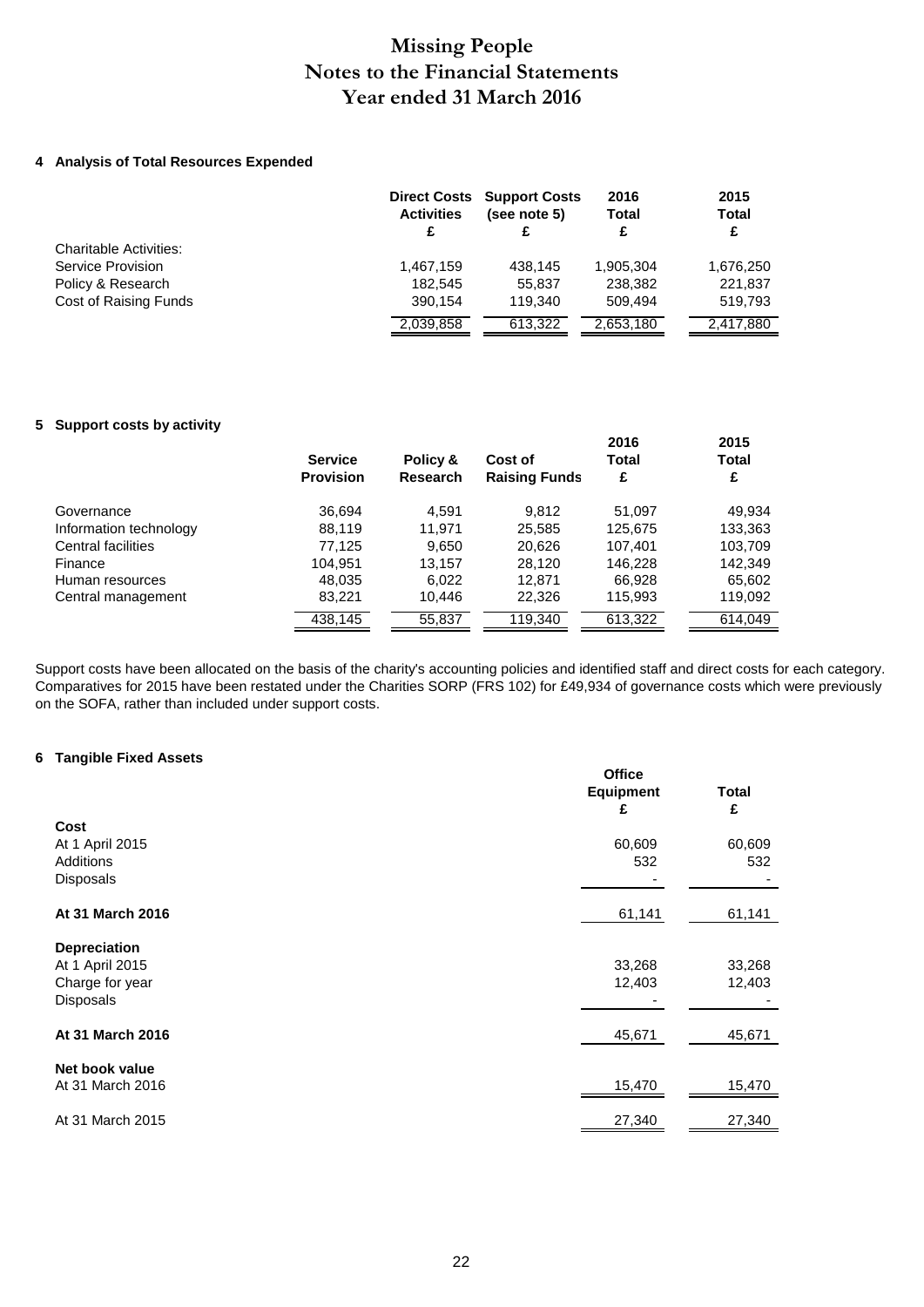#### **7 Subsidiary Company**

The Charity holds two ordinary £1 shares in Missing Ltd, being 100% of the issued share capital. The entire profit of Missing Ltd is paid annually to Missing People under Gift Aid.

#### **Results of Missing Ltd**

|                                                                                                                      | 2016<br>£                          | 2015<br>£                        |
|----------------------------------------------------------------------------------------------------------------------|------------------------------------|----------------------------------|
| <b>PROFIT &amp; LOSS ACCOUNT</b>                                                                                     |                                    |                                  |
| Turnover<br>Cost of sales and administration expenses                                                                |                                    |                                  |
| Net profit for the year<br>Amount gift aided to the charity                                                          |                                    |                                  |
| <b>Retained in subsidary</b>                                                                                         |                                    |                                  |
| <b>BALANCE SHEET</b><br><b>Debtors</b><br>Cash at bank and in hand<br>Creditors: Amounts falling due within one year | $\overline{2}$<br>3,234<br>(3,234) | 2<br>3,234<br>(3,234)            |
| <b>Total net assets</b>                                                                                              | 2                                  | 2                                |
| <b>Capital and reserves</b><br>Called up share capital<br>Profit and loss account                                    | $\overline{c}$<br>2                | $\overline{2}$<br>$\overline{2}$ |
| <b>Debtors</b>                                                                                                       | 2016<br>£                          | 2015<br>£                        |
| Accrued income                                                                                                       | 42,639                             | 62,985                           |
| Prepayments<br>Other debtors                                                                                         | 52,643<br>6,629                    | 51,539<br>8,802                  |

All amounts shown under debtors fall due for payment within one year.

#### **9 Creditors:**

**8 Debtors**

| Amounts falling due within one year   | 2016<br>£ | 2015<br>£ |
|---------------------------------------|-----------|-----------|
| Other taxes and social security costs | 45.067    | 43,566    |
| Other creditors                       | 22.729    | 52,774    |
| Accruals                              | 23.966    | 23.201    |
| Deferred Income (Note 10)             | 215,573   | 274,376   |
|                                       | 307,335   | 393.917   |

Amount due from subsidiary 3,234 3,234 3,234

105,145 126,560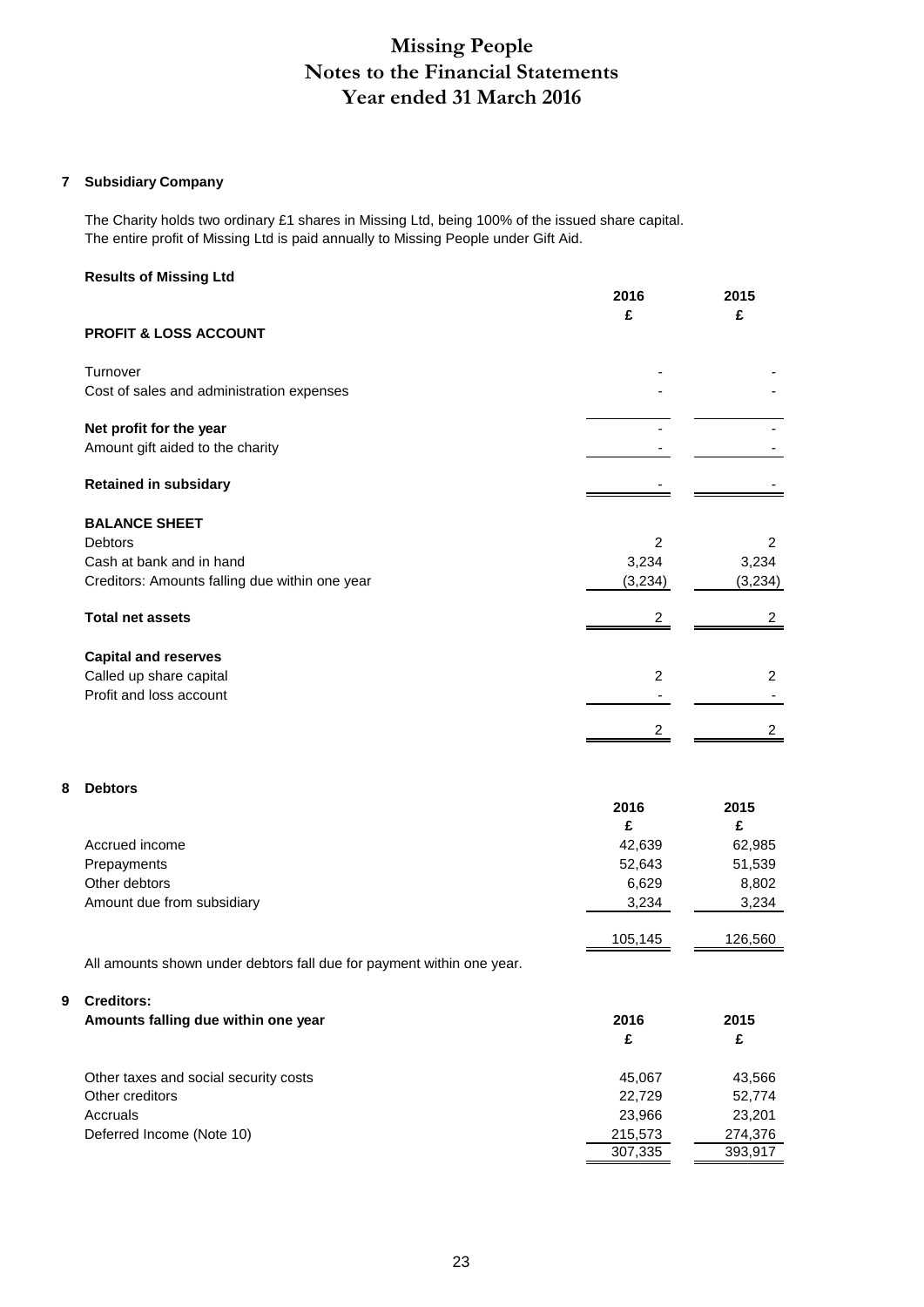|            | 2015       |
|------------|------------|
| c          | £          |
| 274.376    | 202.994    |
| (274, 376) | (202, 994) |
| 215,573    | 274,376    |
| 215.573    | 274,376    |
|            | 2016       |

Deferred income comprises grants or donations which the donor has specified to be used in future accounting periods.

#### **11 Leasing Commitments**

At 31 March the Charity had minimum lease commitments under non-cancellable operating leases on office equipment as set out below:

|                                       | 2016<br>£ | <b>Restated</b><br>2015<br>£ |
|---------------------------------------|-----------|------------------------------|
| <b>Operating leases which expire:</b> |           |                              |
| Within one year                       | 953       |                              |
| Between one and five years            | 144       | 3,289                        |
| After five years                      | ۰         |                              |
|                                       | 1,097     | 3,289                        |

#### **12 Analysis of Net Assets**

|              | <b>Tangible</b><br>Fixed<br><b>Assets</b><br>£ | Bank &<br>Cash<br>£ | <b>Debtors</b><br>£ | <b>Current</b><br><b>Liabilities</b><br>£ | Total<br>£ |
|--------------|------------------------------------------------|---------------------|---------------------|-------------------------------------------|------------|
| Restricted   | ٠                                              | 206,810             | 8.763               | (215, 573)                                |            |
| Unrestricted | 15.470                                         | 1,133,288           | 96,382              | (91, 762)                                 | 1,153,378  |
|              | 15,470                                         | 1,340,098           | 105,145             | (307,335)                                 | 1,153,378  |

#### **13 Ultimate Controlling Party**

The Directors listed in the Trustees' Report are the ultimate controlling parties being members of the company.

All Charity policies and executive decisions are determined by the Trustees. The day to day running of the charitable company has been delegated to the Chief Executive and Directors.

#### **14 Related Party Transactions**

There were no material transactions with related parties during the year (2015: none). Trustees and other related parties, including key management personnel, made donations to Missing People totalling £860 (2015: £3,480) during the year.